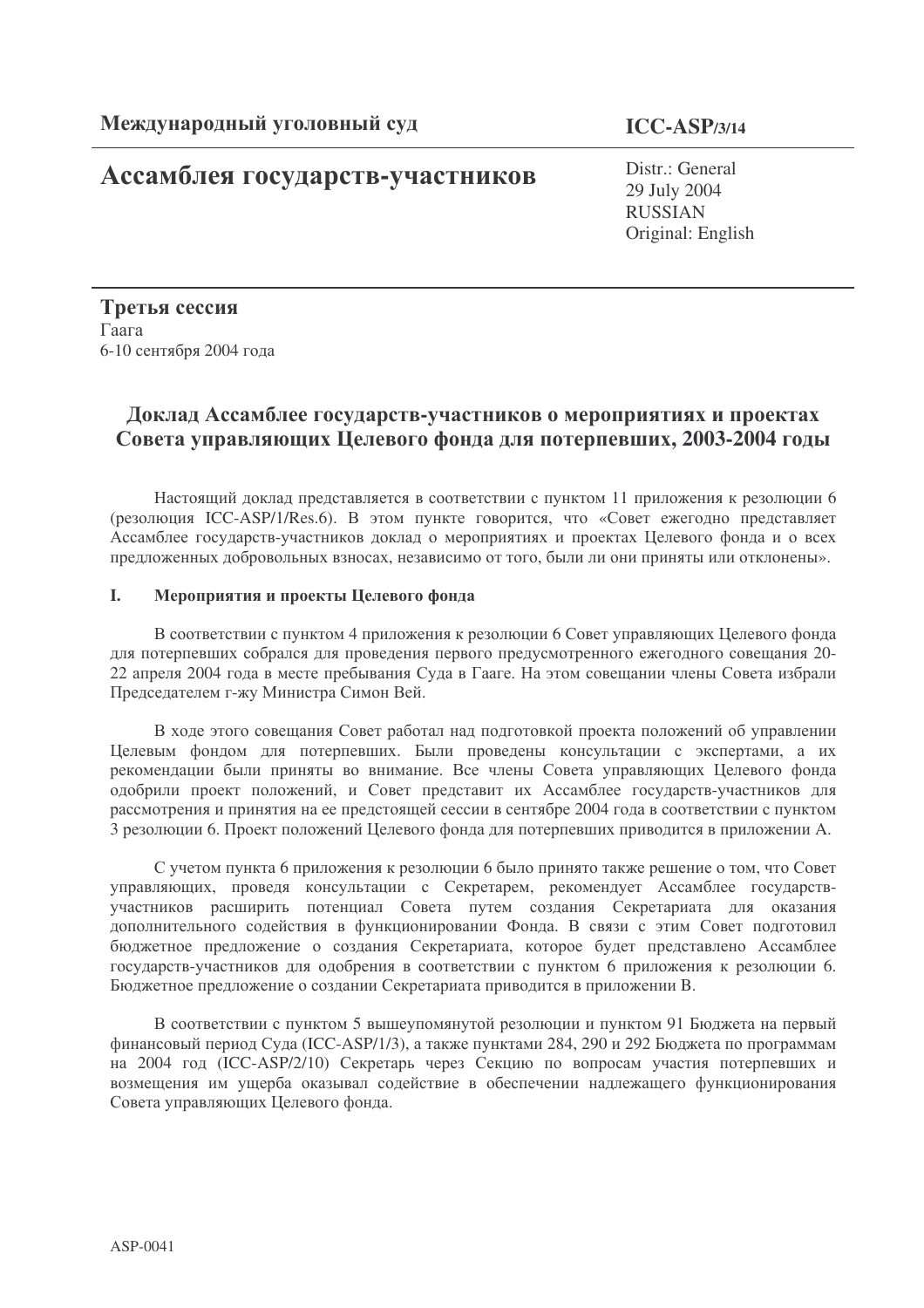#### II. Положение с добровольными взносами

Было открыто два банковских счета: в долл. США и в евро. По состоянию на 15 июля 2004 года остатки на счетах составляли 17 509,52 долл. США и 5500,53 евро. Перечень добровольных взносов за этот первый период включен в качестве добавления к настоящему докладу под заголовком «Приложение С».

Совет признает важность проведения кампании по привлечению добровольных взносов, с тем чтобы Целевой фонд мог эффективно вести работу по мероприятиям и проектам в интересах потерпевших от преступлений, подпадающих под юрисдикцию Суда, и их семей. Кроме того, члены Совета призывают государства вносить взносы в Целевой фонд, поскольку это имеет решающее значение для выполнения его мандата.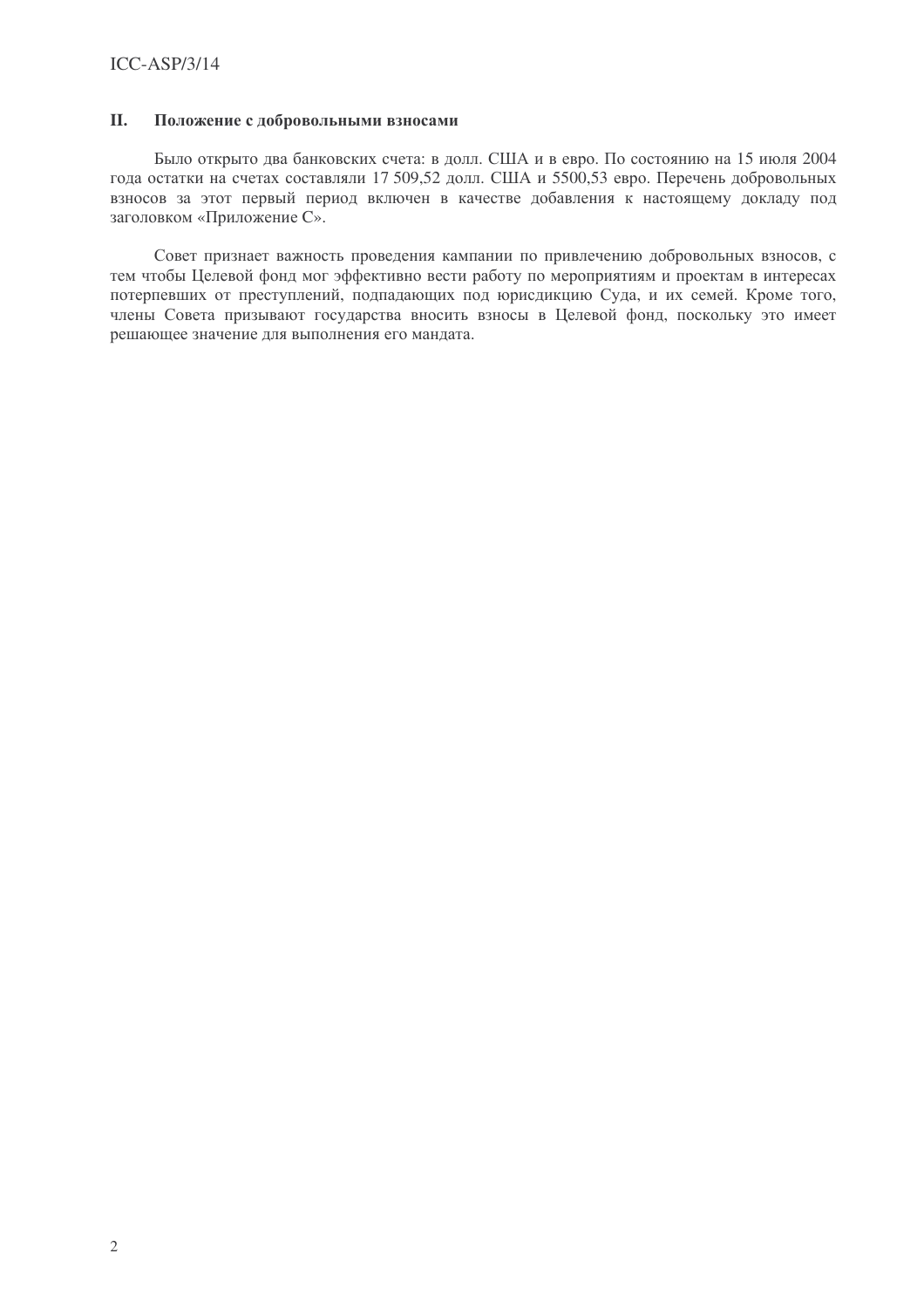## Приложение А

## Проект положений Целевого фонда для потерпевших

## ПЕРВОЕ СОВЕЩАНИЕ СОВЕТА УПРАВЛЯЮЩИХ ПЕЛЕВОГО ФОНЛА ЛЛЯ ПОТЕРПЕВШИХ 20-22 апреля 2004 года, Гаага (Нидерланды)

### Проект положений

## **ВВЕДЕНИЕ**

Настоящие положения являются развитием основных положений, касающихся Целевого фонда для потерпевших, приводящихся в статье 79 Римского статута; правиле 98 Правил процедуры и доказывания: резолюции 6 Ассамблеи государств-участников об учреждении Целевого фонда в интересах потерпевших от преступлений, подпадающих под юрисдикцию Суда, и семей таких потерпевших; и резолюции 7 Ассамблеи государств-участников о порядке выдвижения кандидатур и проведения выборов членов Совета управляющих Целевого фонда в интересах потерпевших.

Настоящие положения являются дальнейшим развитием критериев управления Целевым фондом, установленных в резолюции 6, которые предстоит принять Ассамблее государствучастников. Тексты данного документа на английском и французском языках являются равно аутентичными.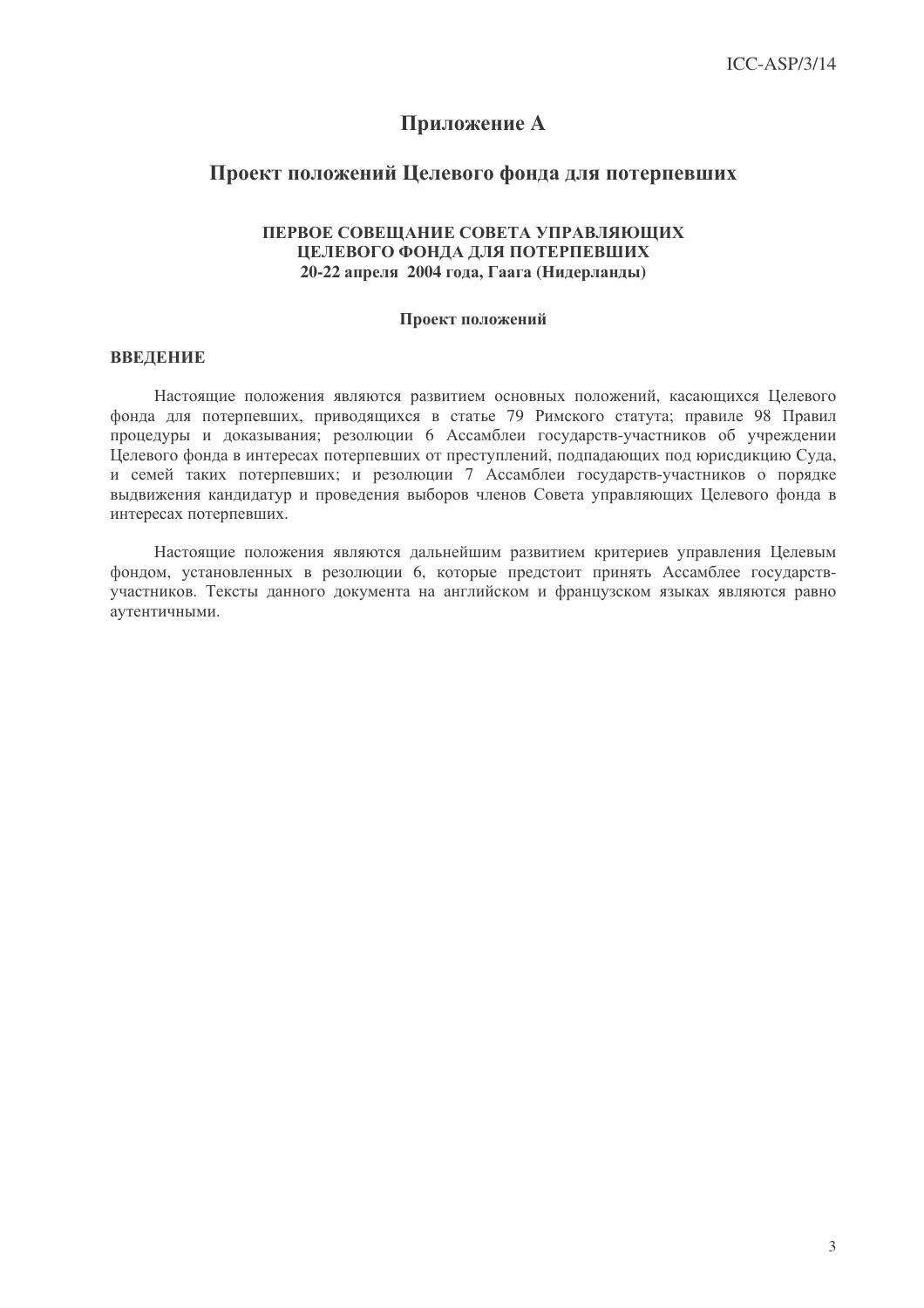## ПОЛОЖЕНИЯ ЦЕЛЕВОГО ФОНДА ДЛЯ ПОТЕРПЕВШИХ

## **ЧАСТЬ І** УПРАВЛЕНИЕ И НАДЗОР ЗА ЦЕЛЕВЫМ ФОНДОМ

## $\Gamma$ **TABAI** СОВЕТ УПРАВЛЯЮЩИХ

## Раздел І Выборы Председателя Совета управляющих

Председатель избирается абсолютным большинством членов Совета управляющих.  $1<sub>1</sub>$ Председатель работает до конца своего соответствующего срока полномочий в качестве члена Совета. Он/она имеет право быть переизбранным Председателем один раз. Если Председатель сочтет необходимым отсутствовать в течение того или иного заседания или его части, он/она может назначить другого члена Совета на свое место. Если Председатель не в состоянии выполнять свои функции, то на оставшийся срок ero/ee полномочий избирается новый Председатель.

 $2.$ Председатель несет ответственность за координацию работы Совета управляющих.

## Раздел II Совещания

Совет управляющих собирается на очередную сессию в месте пребывания Суда не менее  $3.$ одного раза в год.

Когда обстоятельства требуют этого, Совет может проводить специальные сессии, а  $\overline{4}$ Председатель устанавливает дату начала, продолжительность и место проведения каждой такой специальной сессии. Специальные сессии могут проводиться с личным присутствием или с помощью телефонной, веб-или видеосвязи.

 $5<sub>1</sub>$ Председатель определяет предварительную повестку дня очередных и специальных сессий Совета. Председатель может получать предложения о пунктах повестки дня от других членов Совета, Бюро Ассамблеи государств-участников, Секретаря и/или Секретариата Целевого фонда («Секретариат»). Любой пункт, предложенный для включения в повестку дня, сопровождается пояснительным меморандумом и, если это возможно, основными документами или проектом решения. Все материалы распространяются среди членов Совета заблаговременно и, по возможности, по крайней мере за месяц до проведения сессии. Предварительная повестка любой сессии представляется для рассмотрения и принятия Совету управляющих в начале этой сессии.

6. Председатель председательствует на каждой сессии.

7. Секретарь участвует в сессиях Совета в качестве консультанта. На сессиях Совета могут присутствовать члены Секретариата Целевого фонда.

 $8<sub>1</sub>$ Совет управляющих может при необходимости приглашать других лиц, обладающих соответствующими экспертными знаниями, принять участие в посвящаемых конкретным вопросам сессиях Совета в соответствии с правилом 42 Правил процедуры Ассамблеи государствучастников или выступить с устными или письменными заявлениями и представлением информации по любому рассматриваемому вопросу.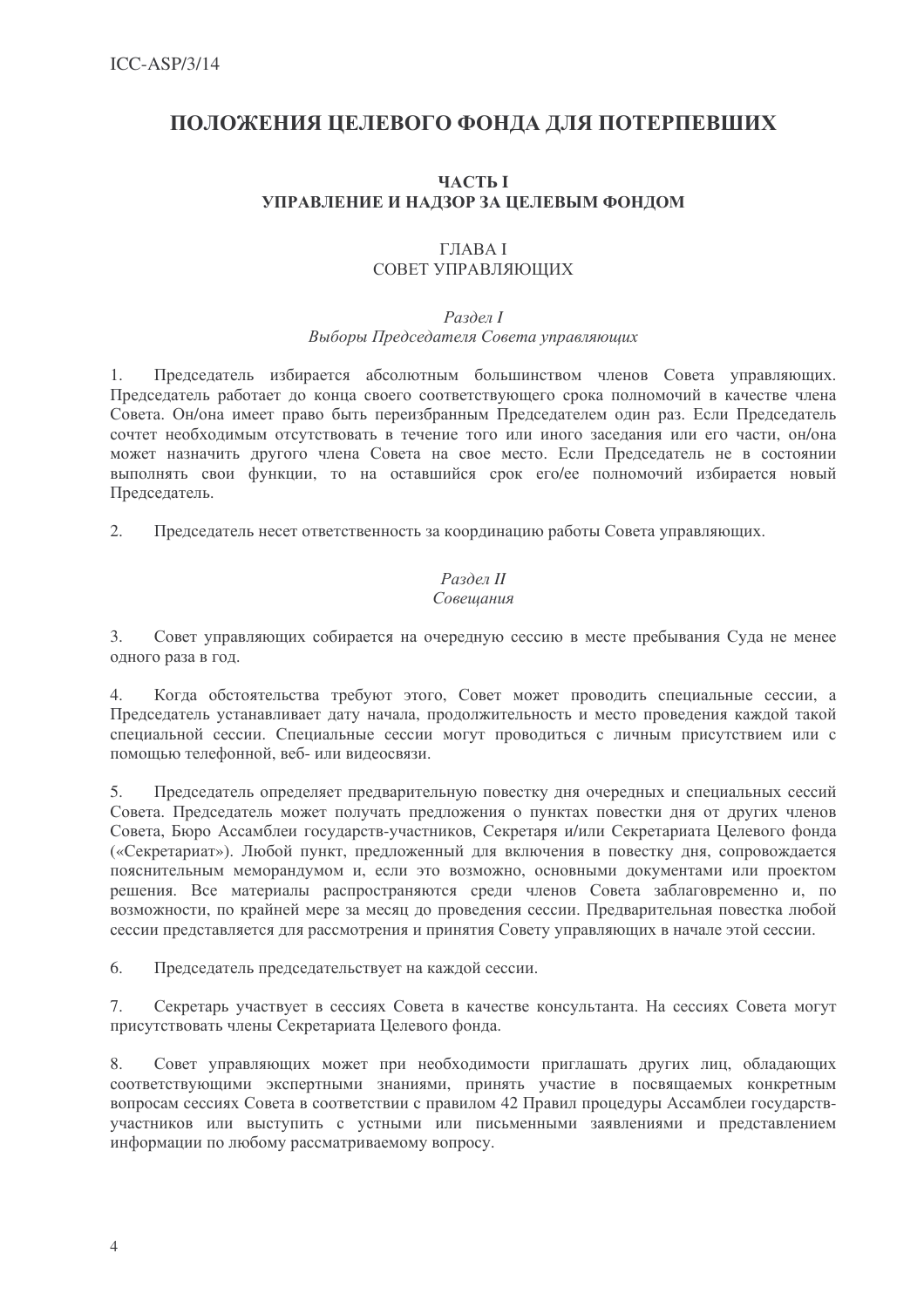9. В качестве общего правила сессии Совета управляющих проводятся закрытыми, если Совет иного решения. Решения Совета управляющих оглашаются  $He$ примет с учетом конфиденциальности, и о них сообщается, насколько это возможно, бенефициарам, заинтересованным государствам и партнерам-исполнителям. По завершении совещания Совета управляющих Председатель может издать коммюнике через свой Секретариат или Секретариат Суда, в зависимости от обстоятельств.

Лля целей настоящих положений все участвующие члены Совета считаются  $10<sub>1</sub>$ присутствующими на сеансах телефонной, веб- или видеосвязи. Кроме того, для подписания документа или соглашения может использоваться электронная подпись.

 $11.$ Рабочими языками Совета управляющих являются английский и французский.

## Раздел III Решения Совета управляющих

 $12.$ Решения Совета управляющих принимаются на очередных или специальных сессиях, проводящихся с личным присутствием или с помощью телефонной, веб- или видеосвязи. Каждый член Совета имеет один голос. Для принятия любого решения требуется присутствие большинства членов.

Предпринимаются все усилия для принятия решений консенсусом. Если консенсуса достичь 13. невозможно, все решения должны получить одобрение большинства участвующих в голосовании членов, представляющих большинство членов Совета.

При необходимости Председатель принимает предварительные решения в межсессионный 14. период в консультации с Секретариатом. Впоследствии Председатель представляет решение(я) Совету для одобрения в соответствии с процедурами, установленными в пункте 13 выше.

 $15.$ В соответствии с пунктом 3 резолюции 6 Ассамблеи государств-участников об учреждении Целевого фонда в интересах потерпевших от преступлений, подпадающих под юрисдикцию Суда, и семей таких потерпевших («резолюция 6»). Совет управляющих может принимать такие дополнительные руководящие принципы и процедуры, которые необходимы для выполнения его функций. Эти дополнительные руководящие принципы и процедуры должны быть совместимыми с «дополнительными критериями», о которых говорится в ней. Кроме того, Совет управляющих может также предлагать Ассамблее государств-участников поправки к этим «дополнительным критериям».

## Раздел IV Расходы Совета управляющих

 $16.$ Члены Совета управляющих выступают в своем личном качестве на безвозмездной основе.

17. Расходы Совета управляющих оплачиваются из средств Суда.

## **ГЛАВА II**

## СЕКРЕТАРИАТ

## Раздел І Место пребывания и учреждение

Секретариат Целевого фонда учреждается в месте пребывания Суда. Секретариат несет 18. ответственность за повседневное управление Целевым фондом и оказание той помощи, которая необходима для надлежащего функционирования Совета при выполнении его задач.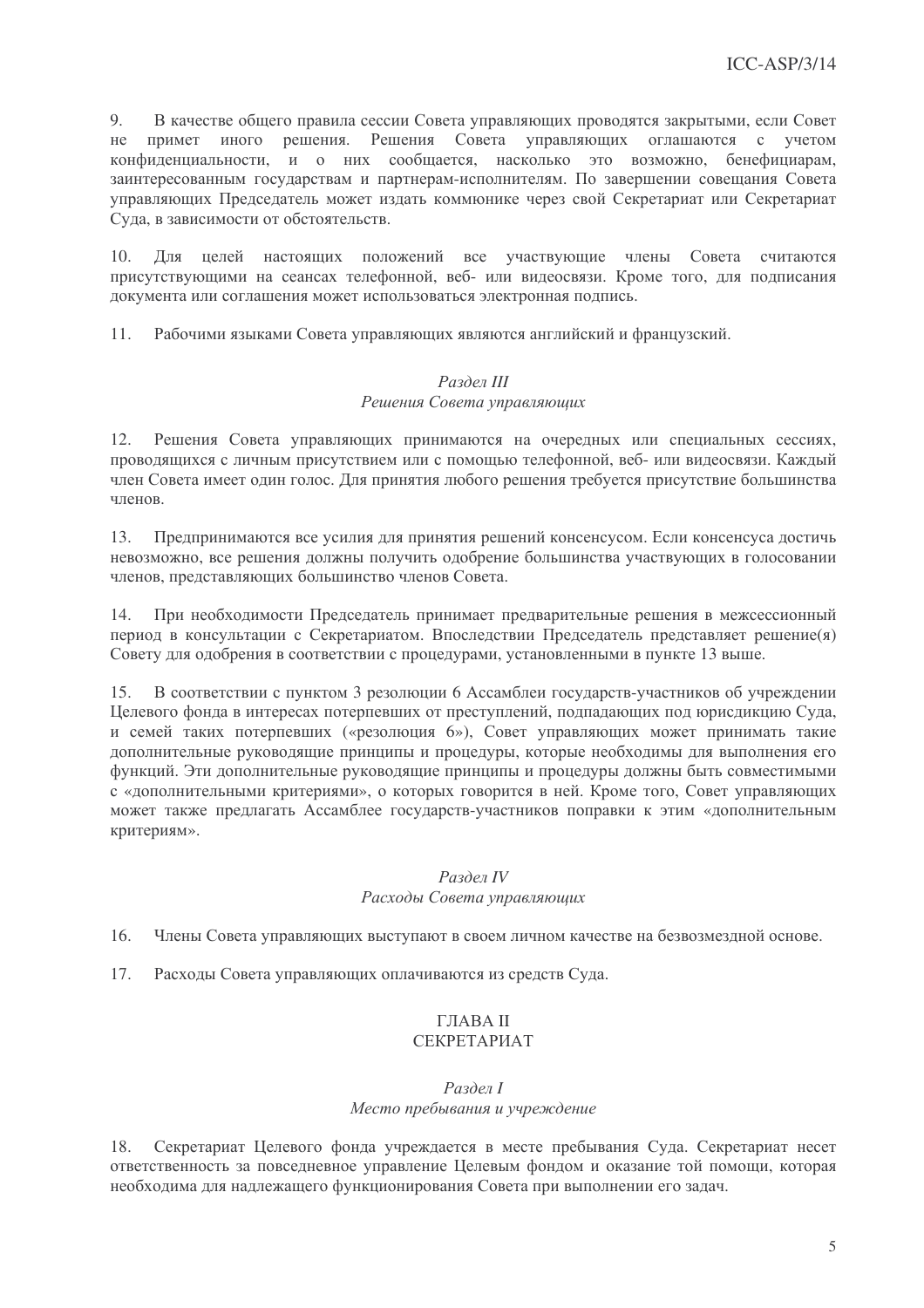19. Секретариат учреждается в соответствии с пунктом 6 приложения к резолюции Ассамблеи государств-участников, касающейся учреждения Фонда в интересах потерпевших от преступлений, подпадающих под юрисдикцию Суда, определенных в правиле 85, т.е. физических лиц, их семей.

## Раздел II

## Представление докладов Секретариатом

 $20<sup>1</sup>$ Секретариат представляет периодические доклады Совету о своей деятельности.

21. Секретариат функционирует независимо. Однако он консультируется с Секретарем по всем административным и правовым вопросам, по которым он получил помощь со стороны Секретариата Суда.

## Раздел III

## Расходы Секретариата

Основные расходы Секретариата покрываются Судом. Если Ассамблея государств- $22.$ участников примет решение о создании дополнительных должностей, включая назначение Директора-исполнителя, то Ассамблея государств-участников может рассмотреть вопрос об отнесении расходов на покрытие этих дополнительных должностей за счет поступивших в Целевой фонд добровольных взносов.

## ЧАСТЬ П ПОЛУЧЕНИЕ СРЕДСТВ

## **ГЛАВА I** ПЕРВИЧНЫЕ СООБРАЖЕНИЯ

использованием 23.  $\mathcal{C}$ целого ряда средств Совет управляющих обеспечивает информированность в отношении Целевого фонда и тяжелого положения потерпевших от преступлений, подпадающих под юрисдикцию Суда, определенных в правиле 85 Правил процедуры и доказывания, т.е. физических лиц, их семей.

- 24. Целевой фонд финансируется за счет:
- a) добровольных взносов правительств, международных организаций, частных лиц, корпораций и других субъектов согласно соответствующим критериям, принятым Ассамблеей государств-участников:
- $b)$ ленежных средств и другого имущества, изъятых посредством штрафов или конфискации и переданных в Целевой фонд по распоряжению Суда на основании пункта 2 статьи 79 Римского статута («Статут»);
- средств, взысканных в порядке возмещения ущерба по распоряжению Суда на основании  $c)$ правила 98 Правил процедуры и доказывания;
- $d)$ таких средств, - за исключением начисленных взносов, - которые Ассамблея государствучастников может решить выделить Целевому фонду.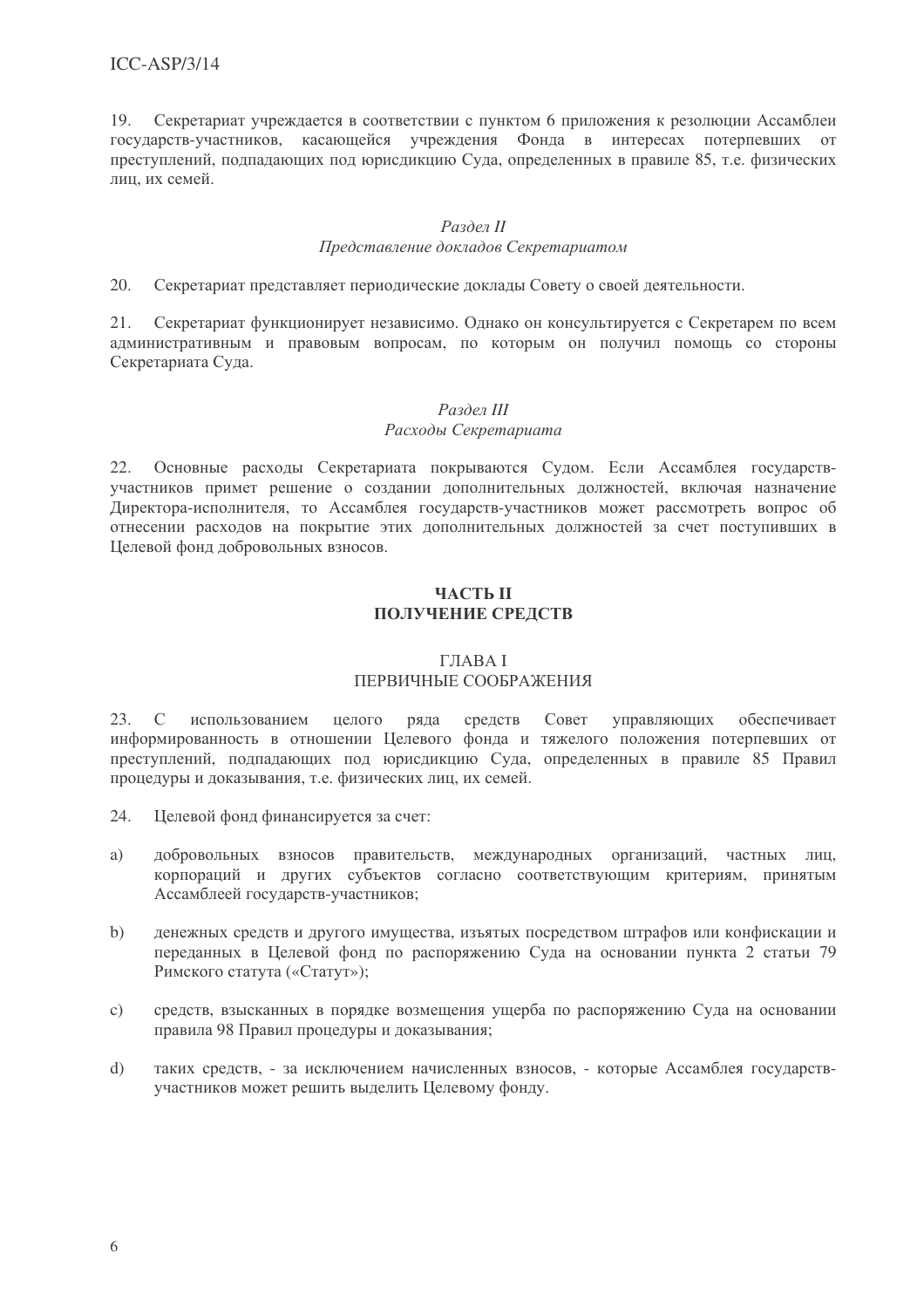## ГЛАВА II ДОБРОВОЛЬНЫЕ ВЗНОСЫ

25. Совет в рамках своего ежегодного доклада Ассамблее государств-участников о мероприятиях и проектах Целевого фонда представляет ежегодное обращение с призывом о внесении добровольных взносов в Целевой фонд.

26. Совет при поддержке Секретариата устанавливает контакт с правительствами, международными организациями, частными лицами, корпорациями и другими субъектами в целях привлечения добровольных взносов в Целевой фонд.

Совет принимает руководящие принципы о путях привлечения финансовых взносов от 27. частных учреждений.

Целевой фонд получает все добровольные взносы из источников, перечисленных в пункте 28. 2(а) резолюции 6, и регистрирует источники и полученные суммы средств.

Совет учреждает механизмы, способствующие проверке источников средств, полученных 29 Целевым фондом.

 $30<sup>2</sup>$ Пелевой фонд может отклонять добровольные взносы, считающиеся тем или иным образом несовместимыми с целями и деятельностью Целевого фонда.

Добровольные взносы могут частично резервироваться донором в качестве ассигнований, 31. выделяемых в соответствии с просьбой донора потерпевшим, определенным в правиле 85 Правил процедуры и доказывания, т.е. физическим лицам, их семьям.

32. В случае, когда добровольный взнос носит целенаправленный характер, а соответствующая ситуация или дело пока не вынесены на рассмотрение Суда, Целевой фонд с согласия донора помешает взнос на свой общий счет.

33. Целевой фонд регулярно проводит обзор характера и объема добровольных взносов для обеспечения того, чтобы такие ассигнования не привели к явно несправедливому распределению имеющихся средств и имущества среди различных групп потерпевших. Для достижения этого Совет может принимать конкретные меры, позволяющие более справедливо распределять средства среди групп потерпевших.

## ГЛАВА III

## ЛЕНЕЖНЫЕ СРЕЛСТВА И ЛРУГОЕ ИМУШЕСТВО, ИЗЪЯТЫЕ ПОСРЕЛСТВОМ ШТРАФОВ ИЛИ КОНФИСКАЦИИ

34. Совет управляющих по просьбе Палаты в соответствии с правилом 148 Правил процедуры и доказывания представляет письменные или устные соображения о передаче штрафов или конфискованного имущества в Целевой фонд.

35. Целевой фонд по просьбе Президиума представляет письменные или устные соображения о распоряжении имуществом или активами или об их распределении в соответствии с правилом 221 Правил процедуры и доказывания.

Целевой фонд производит оприходование всех денежных средств и другого имущества, 36. изъятых посредством штрафов или конфискации, которые передаются по распоряжению Суда в Целевой фонд.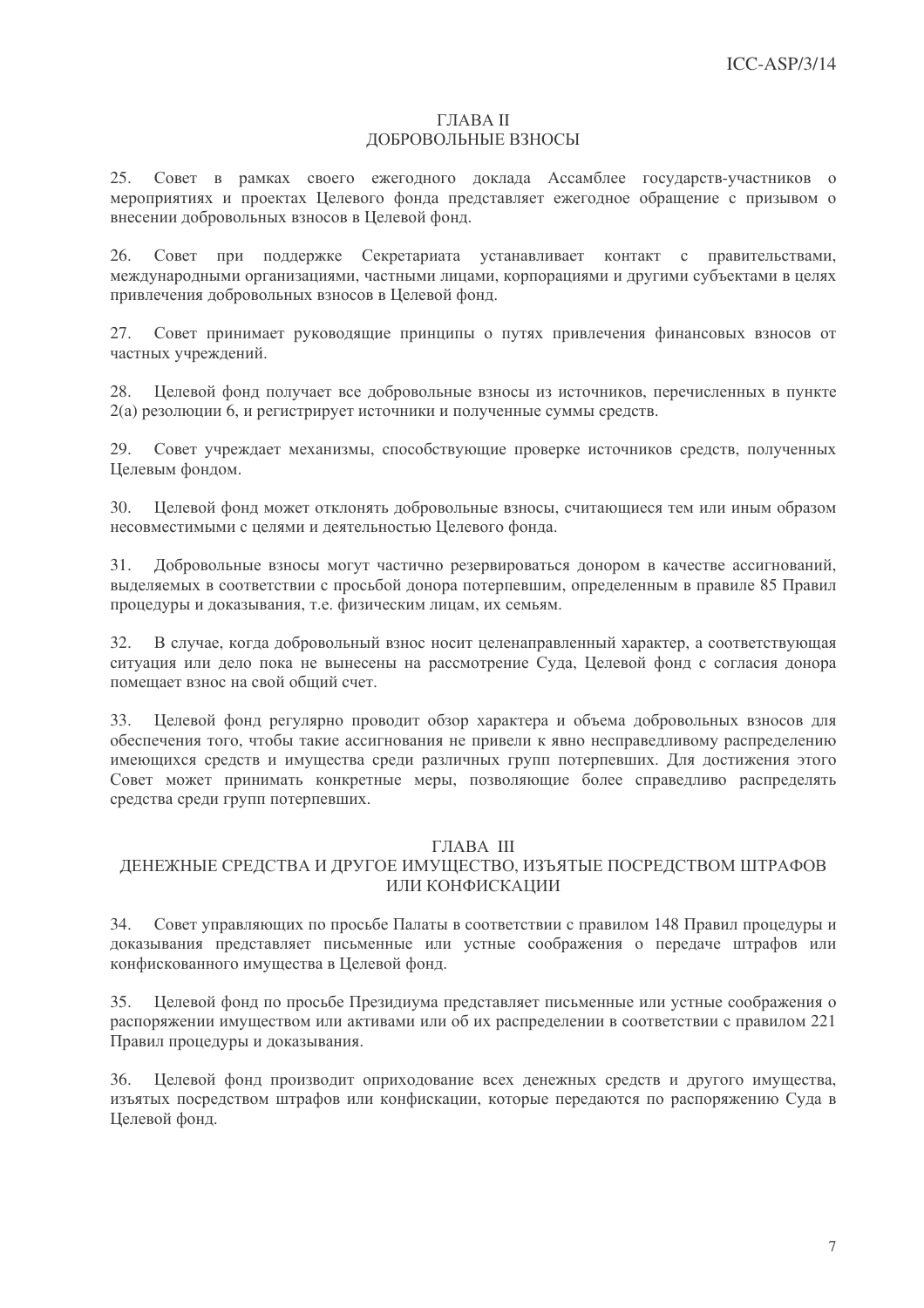## **ГЛАВА IV**

## СРЕДСТВА, ВЗЫСКАННЫЕ В ПОРЯДКЕ ВОЗМЕЩЕНИЯ УЩЕРБА

Целевой фонд производит оприходование средств, взысканных в порядке возмещения 37. ущерба, и проводит такие средства отдельно от остающихся средств Целевого фонда в соответствии с правилом 98 Правил процедуры и доказывания. Он регистрирует источники и полученные суммы вместе с любыми условиями, содержащимися в распоряжении Суда относительно использования средств.

## ГЛАВА V

## РЕСУРСЫ, ПРЕДОСТАВЛЕННЫЕ АССАМБЛЕЕЙ ГОСУДАРСТВ-УЧАСТНИКОВ

В своем ежегодном докладе Ассамблее Совет управляющих может делать предложения о 38. финансовых и других взносах, не считая начисленных взносов, которые Ассамблея государствучастников может предоставить Целевому фонду.

Если Ассамблея государств-участников не поставила каких-либо условий относительно 39. использования финансовых или других взносов, не считая начисленных взносов, то Целевой фонд размещает эти взносы на своем общем счете в интересах потерпевших, определенных в правиле 85 Правил процедуры и доказывания, т.е. физических лиц, их семей.

#### **ГЛАВА VI**

## ОПЕРАТИВНЫЕ ВОПРОСЫ В ОТНОШЕНИИ ПОЛУЧЕНИЯ СРЕДСТВ

40. Банковский (ие) счет(а) Целевого фонда открывае (ю) тся в соответствии с правилом 108(1) Финансовых положений и правил..

41. Система учета Целевого фонда должна позволять раздельно проводить средства для облегчения оприходования целевых взносов, денежных средств и другого имущества, изъятых посредством штрафов или конфискации, которые передаются Судом, в тех случаях, когда Суд выдвигает условия в отношении конкретного использования, или средств, взысканных в порядке возмешения ушерба.

 $42<sub>1</sub>$ Создается компьютерная система отслеживания, с тем чтобы иметь возможность отслеживать, в частности:

- a) источники средств, полученных в соответствии с пунктом 2 резолюции 6, включая название и фамилию донора, место, регион, дату и сумму взносов;
- все просьбы в отношении целевых взносов, в том числе о характере просьбы, а также то,  $h)$ почему было конечном счете достигнуто согласие и что было получено;
- все полученные объявленные взносы, дату и характер объявленного взноса, любые  $\mathbf{c})$ последующие меры Суда и дату фактического получения средств;
- $d)$ разделение средств в рамках Целевого фонда на основе категорий ограничений в использовании и на основе существующих в данное время ограничений;
- все средства, выделенные Целевым фондом, с указанием источника финансирования,  $e)$ характера выделения и бенефициара(ов);
- $f$ ) получение бенефициарами всех выделенных ресурсов с указанием даты выделения, даты получения бенефициаром, когда это представляется возможным, или даты платежа донором;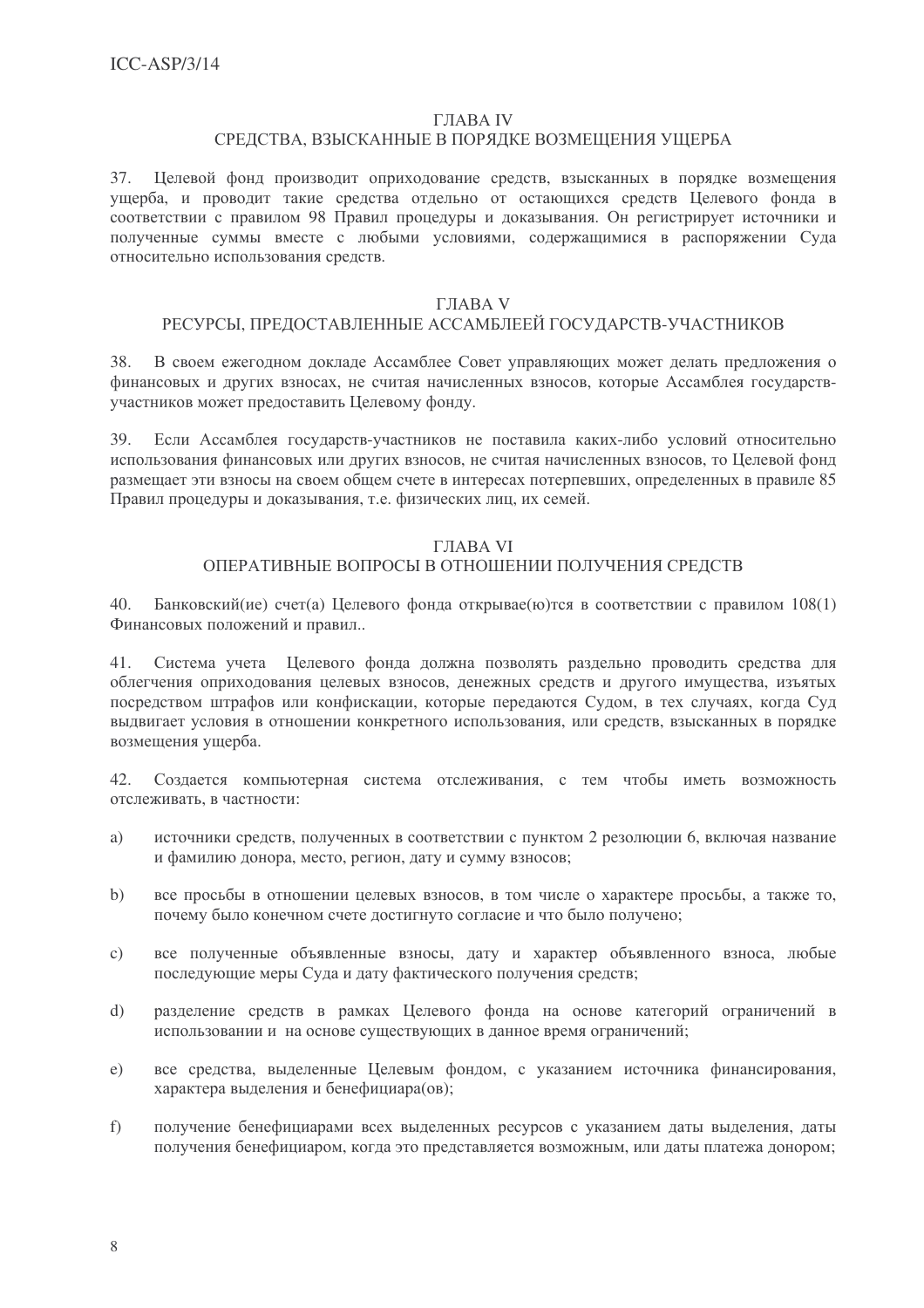всех ресурсов, выделенных в качестве безвозмездных субсидий организациям. Программа,  $g)$ являющаяся отдельной, но связанной с основной системой, будет вести мониторинг следующей информации с разбивкой по получателям безвозмездных субсидий: группа объект безвозмездной субсидии, сумма безвозмездной субсидии, бенефициаров, обязательства по договору о безвозмездной субсидии, сроки представления отчетности, проверка завершения работы и достижения результатов.

Секретариат производит оприходование средств, которые Ассамблея государств-участников 43. может решить выделить Целевому фонду. Он регистрирует источники и объемы полученных сумм вместе с любыми содержащимися условиями в отношении использования средств.

44 Совет управляющих информирует Суд о любых трудностях или задержках в получении средств.

## **ЧАСТЬ III** МЕРОПРИЯТИЯ И ПРОЕКТЫ ЦЕЛЕВОГО ФОНДА

## **ГЛАВА І** ИСПОЛЬЗОВАНИЕ СРЕЛСТВ

## Раздел І Бенефишиары

45. Средства Целевого фонда предназначены для потерпевших от преступлений, подпадающих под юрисдикцию Суда, определенных в правиле 85 Правил процедур и доказывания, т.е. физических лиц, членов их семей.

## Раздел II

## Средства, изъятые посредством штрафов или конфискации, и средства, взысканные в порядке возмешения ущерба

Когда средства, изъятые посредством штрафов или конфискации, или средства, взысканные 46. в порядке возмещения ущерба, передаются в Целевой фонд в соответствии с пунктом 2 статьи 75 или пунктом 2 статьи 79 Статута, либо подпунктами 2-4 правила 98 Правил процедуры и доказывания Совет управляющих принимает решение об использовании таких средств в соответствии с любыми содержащимися в соответствующих распоряжениях условиями или инструкциями, в частности, в отношении круга бенефициаров и характера и суммы возмешения(й).

Если распоряжения не сопровождаются дополнительными условиями или инструкциями, 47. Совет управляющих может принять решение об использовании таких ресурсов в соответствии с правилом 98 Правил процедуры и доказывания с учетом любых соответствующих решений, принятых Судом по рассматриваемому делу, и в частности решений, принятых в соответствии с пунктом 1 статьи 75 Статута и правилом 97 Правил процедуры и доказывания.

Совет управляющих может запрашивать дополнительные инструкции у соответствующей 48 Палаты относительно выполнения ее распоряжений.

Суммы, взыскиваемые в порядке возмещения ущерба, могут использоваться только в 49. интересах потерпевших, определенных в правиле 85 Правил процедуры и доказывания, т.е. физических лиц, их семей, пострадавших от преступлений, совершенных осужденным лицом.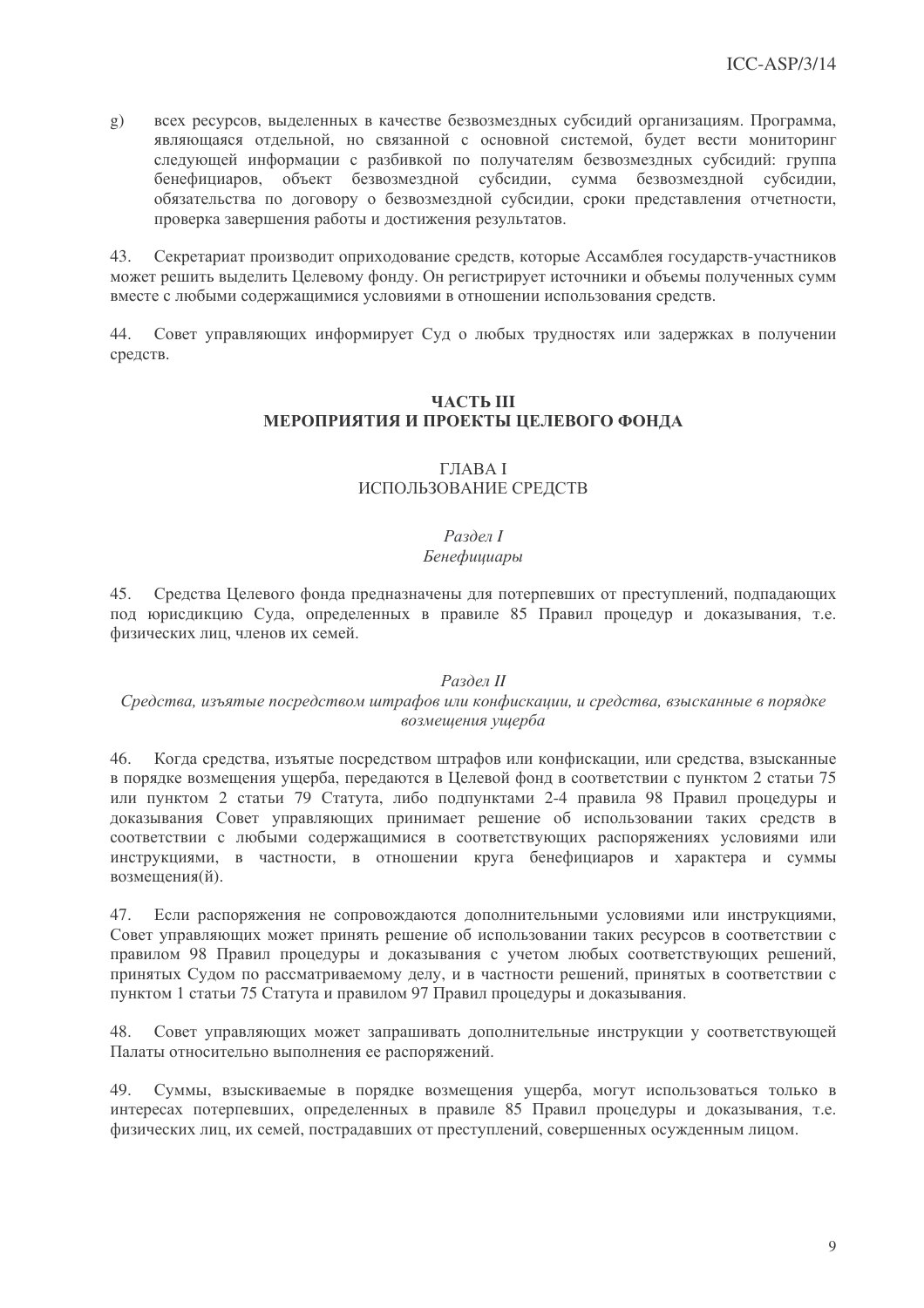# $Pa$ здел III

## Другие ресурсы Целевого фонда

Для целей настоящих положений термин «другие ресурсы Целевого фонда», упомянутый в  $50.$ пункте 5 правила 98 Правил процедуры и доказывания, касается ресурсов, не считая тех, которые были взысканы в порядке возмещения ущерба или изъяты посредством штрафов и конфискации.

 $51.$ Лругие ресурсы Пелевого фонда используются в интересах потерпевших от преступлений, определенных в правиле 85 Правил процедуры и доказывания, т.е. физических лиц, их семей, пострадавших от физического, психологического и/или материального ущерба в результате этих преступлений:

- a) Для дополнения ресурсов, взысканных в порядке возмещения ущерба, когда Суд выносит постановление непосредственно по отношению к осужденному в соответствии с пунктом 2 статьи 75 Статута и положениями 1-4 правила 98 Правил процедуры и доказывания.
- $b)$ Для обеспечения физической или психологической реабилитации или оказания материальной поддержки в тех случаях, когда Палата предварительного производства даст санкцию на начало расследования в соответствии с пунктом 3 статьи 15 и статьей 53 Статута, или в тех случаях, когда ситуация передается Прокурору государством-участником или Советом Безопасности, и Прокурор принимает решение начать расследование в соответствии со статьей 53 Статута. Совет управляющих будет принимать решение о применимости этого положения.
- Для обеспечения физической или психологической реабилитации или оказания  $\mathbf{c})$ материальной поддержки в исключительных обстоятельствах, когда Суд не ведет расследование или уголовное преследование в отношении ситуации или дела, поскольку оно расследуется или расследовалось либо в отношении него было возбуждено или возбуждено в настоящее время уголовное преследование государством, которое обладает в отношении него юрисдикцией в соответствии со статьей 17 Статута, или когда ситуация или дело не расследуется или в отношении него не возбуждено уголовное преследование по причинам, описанным в пунктах 1 (с) или 2 (с) статьи 53. Совет управляющих будет обращаться с запросом к Палате предварительного производства об определении применимости этого положения с учетом положения потерпевших и существования [или отсутствия] национальных или международных программ в интересах потерпевших и членов их семей.

## ГЛАВА II

## ОСУЩЕСТВЛЕНИЕ МЕРОПРИЯТИЙ И ПРОЕКТОВ ЦЕЛЕВОГО ФОНДА

## Раздел І

## Общие принципы

Совет управляющих принимает меры, определенные в настоящей главе, только тогда, когда 52. будет сочтено, что Целевому фонду предлагается заняться вопросами в соответствии с пунктом 53.

53. Лля целей настоящих положений Целевой фонд занимается рассмотрением вопросов в следующих случаях:

По распоряжению Суда  $\overline{a}$ )

Когда Суд отдаст распоряжение о взыскании сумм в порядке возмещения с осужденного лица и распорядится, чтобы сумма возмещения была перечислена в Целевой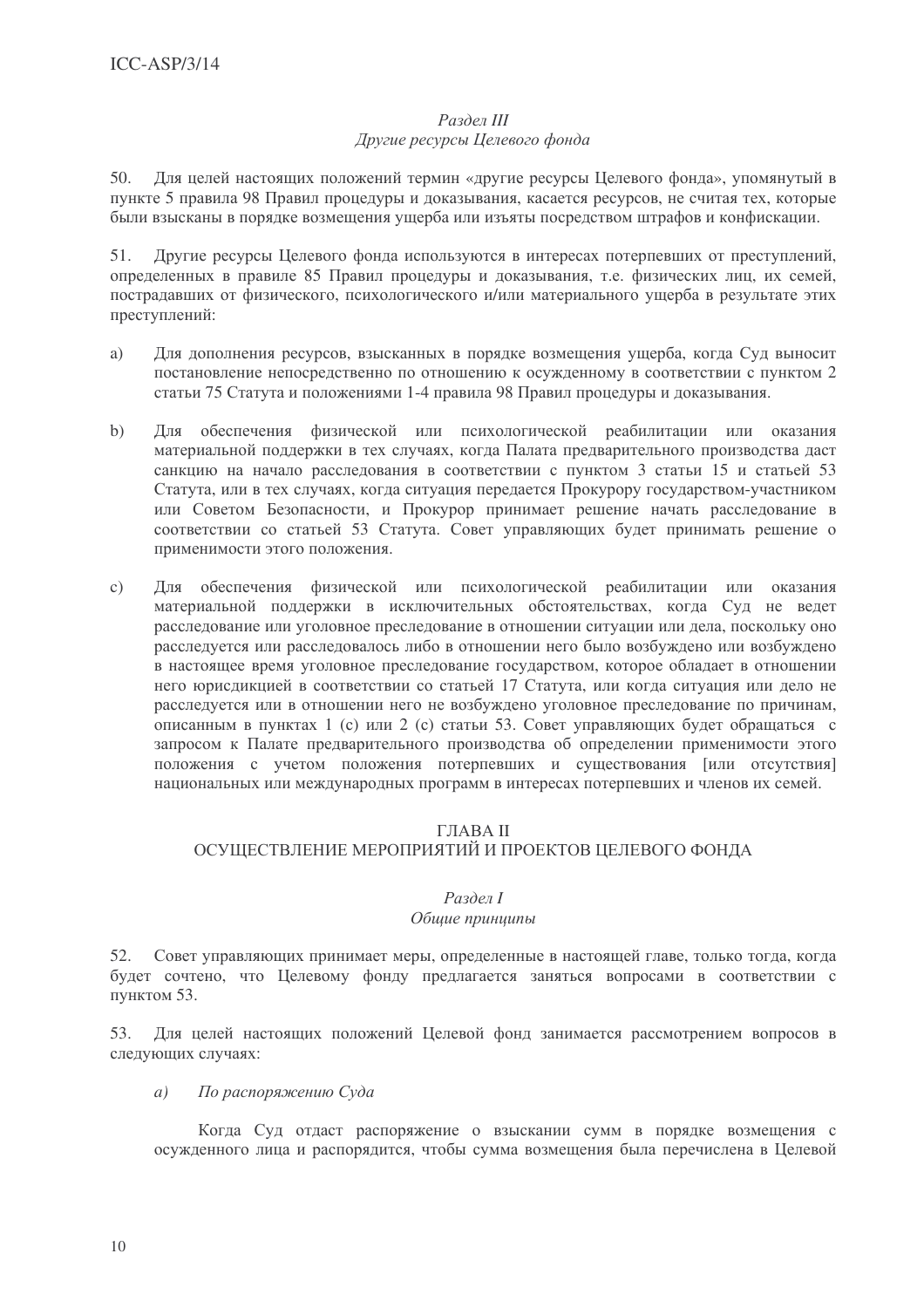фонд или проведена через него в соответствии с пунктами 2-4 правила 98 Правил процедуры и локазывания.

#### $b)$  $\prod$ pu возбуждении расследования Прокурором, которое  $Ha$ получена соответствующая санкция Палаты предварительного производства

Когда Палата предварительного производства даст санкцию на начало расследования в соответствии с пунктом 3 статьи 15 и статьей 53 Статута или когда ситуация передана Прокурору государством-участником или Советом Безопасности, действующим в соответствии с главой VII Устава Организации Объединенных Наций, и Прокурор примет решение о начале расследования в соответствии со статьей 53 Статута. Совет управляющих будет определять вопрос о применимости этого положения.

#### $c)$ По решению Палаты предварительного производства

В исключительных случаях, когда ситуация или дело не расследуется или в отношении него не возбуждено уголовное преследование Судом из-за того, что оно расследуется или расследовано или в отношении него возбуждено или было возбуждено уголовное преследование государством, которое обладает юрисликцией в отношении него в соответствии со статьей 17 Статута, или когда ситуация или дело не расследуется или в отношении него не возбуждено уголовное преследование по причинам, указанным в пункте 1(с) или 2(с) статьи 53, Совет управляющих будет обращаться с запросом к Палате предварительного производства об определении применимости этого положения с учетом положения потерпевших и существования [или отсутствия] национальных или международных программ в интересах потерпевших и членов их семей.

### Раздел II

## Информационно-просветительская деятельность

54. После того, как Целевой фонд примет к рассмотрению соответствующий вопрос в соответствии с пунктом 53, Председатель Совета управляющих может издать коммюнике через свой Секретариат или Секретариат Суда, в зависимости от обстоятельств.

55. В коммюнике могут приводиться основания для его мероприятий и проектов в соответствии с пунктом 53 и может, при необходимости, приводиться дополнительная информация. Коммюнике может сопровождаться призывом о внесении добровольных взносов.

56. информационно-просветительской Совет управляющих может заниматься любой деятельностью и проведением информационных кампаний по своему усмотрению для цели сбора добровольных взносов. Совет управляющих может обращаться с запросом к Секретарю об оказании помощи в данном вопросе.

## Раздел III

## Случаи, когда мероприятия и проекты Целевого фонда инициированы решением Суда

57. Когда Суд отдает распоряжение о перечислении в Целевой фонд или проведении через Пелевой фонд суммы, взыскиваемой в порядке возмещения с осужденного лица, в соответствии с пунктами 2-4 правила 98 Правил процедуры и доказывания, Секретариат готовит проект плана выполнения распоряжения Суда для утверждения Советом управляющих.

58. Совет управляющих может консультироваться с потерпевшими, определенными в правиле 85 Правил процедуры и доказывания, т.е. физическими лицами, их семьями, а также их юридическими представителями, и может консультироваться с любым компетентным экспертом или организацией экспертов в подготовке проекта плана исполнения.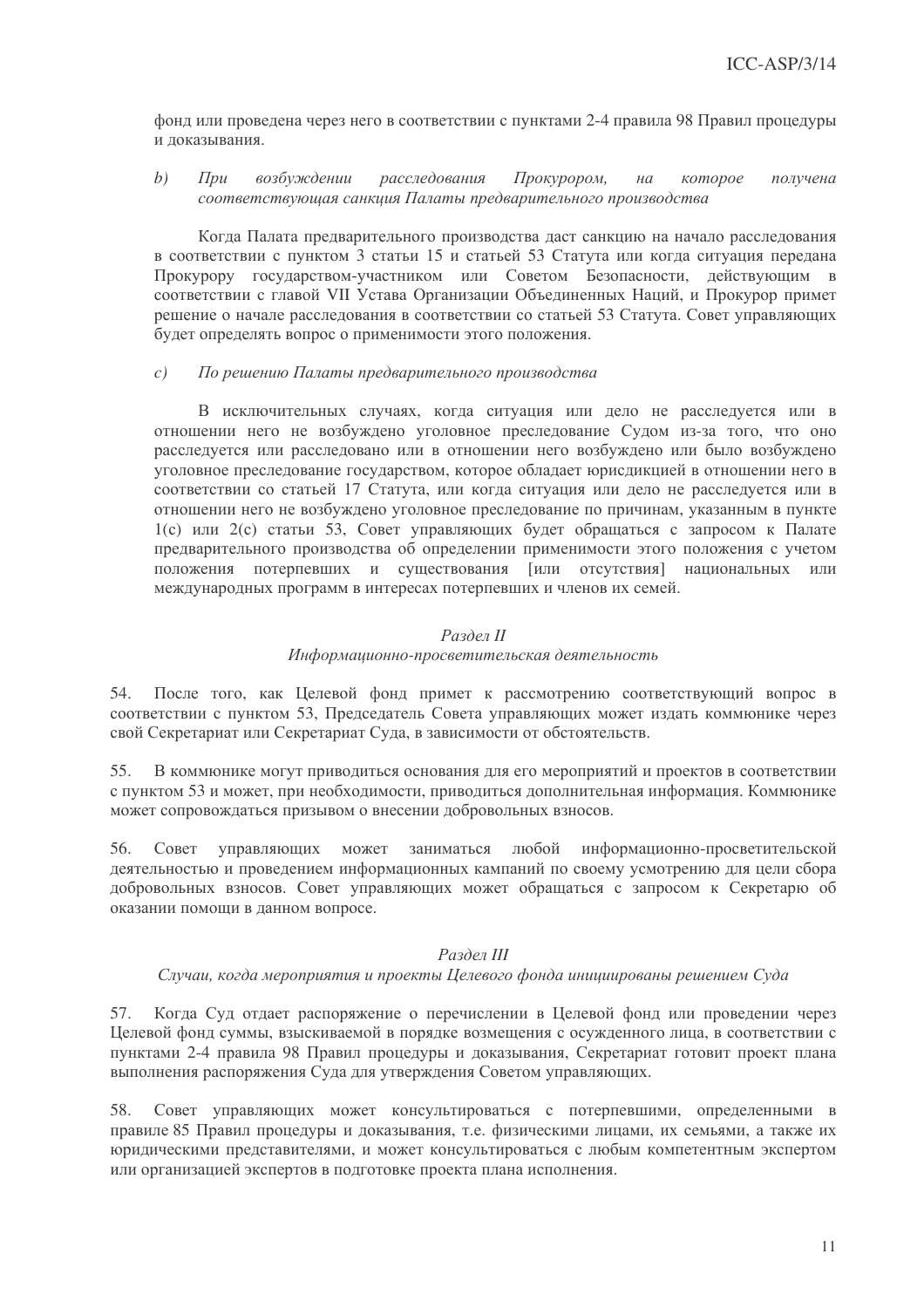В зависимости от распоряжения Суда Целевой фонд принимает при определении характера 59. и/или объема сумм возмещения ущерба следующие факторы, в частности: характер преступлений, особые увечья, нанесенные потерпевшим, и характер доказательств в обоснование того, что такие увечья были нанесены, а также размеры и место нахождения группы бенефициаров.

Совет управляющих определяет вопрос о том, дополнить ли средства, взысканные в порядке  $60.$ возмещения, «другими ресурсами Целевого фонда», и предоставляет Суду соответствующие рекомендации.

61. Целевой фонд представляет соответствующей Палате через Секретаря проект плана исполнения для утверждения и консультируется, в случае необходимости, с соответствующей Палатой по любым вопросам, возникающим в связи с производством выплаты взысканной суммы.

62. Целевой фонд предоставляет соответствующей Палате обновленную информацию о ходе выплаты взысканной суммы в соответствии с распоряжением Палаты. В конце периода исполнения Целевой фонд представляет соответствующей Палате заключительное подробное описание и финансовый доклад.

## Раздел IV

## Случаи, когда мероприятия и проекты Целевого фонда инициированы началом расследования или решением Палаты предварительного производства

Совет управляющих может использовать другие ресурсы Целевого фонда в интересах 63. потерпевших, определенных в правиле 85 Правил процедуры и доказывания, т.е. физических лиц, их семей, с момента инициирования мероприятий и проектов Целевого фонда началом расследования Прокурором (с соответствующей санкции Палаты предварительного производства) или, в исключительных обстоятельствах, решением Палаты предварительного производства по просьбе Совета управляющих.

64. Совет управляющих может консультироваться с потерпевшими, определенными в правиле 85 Правил процедуры и доказывания, т.е. физическими лицами, их семьями, а также их юридическими представителями, и может консультироваться с любым компетентным экспертом или организацией экспертов по положению возможно затрагиваемых потенциальных бенефициаров и по практическим вопросам связи с ними и оказания им помощи, а также по любому предлагаемому плану выделения средств.

Совет управляющих определяет приоритетность мероприятий и областей по проектам с 65. учетом имеющихся ресурсов, а также принимая во внимание, что выделение средств не должно привести к явно несправедливому распределению имеющихся средств и имущества среди различных групп потерпевших. Целевой фонд может запрашивать предложения международных или национальных организаций, которые конкретно занимаются перечисленными приоритетными мероприятиями и областями по проектам.

## ГЛАВА III ИНЛИВИЛУАЛЬНЫЕ ВЫПЛАТЫ СУММ ВОЗМЕШЕНИЯ ЖЕРТВАМ В СООТВЕТСТВИИ С ПРАВИЛОМ 98(2)

## Раздел І

## Случаи, когда Суд определяет каждого бенефициара

В тех случаях, когда Суд отдает распоряжение о перечислении суммы, взысканной в 66. порядке возмещения с осужденного лица, в Целевой фонд в соответствии с пунктом 2 правила 98 Правил процедуры и доказывания, в проекте плана исполнения указываются фамилии и место нахождения потерпевших, к которым относится выплачиваемая сумма, когда они известны (и при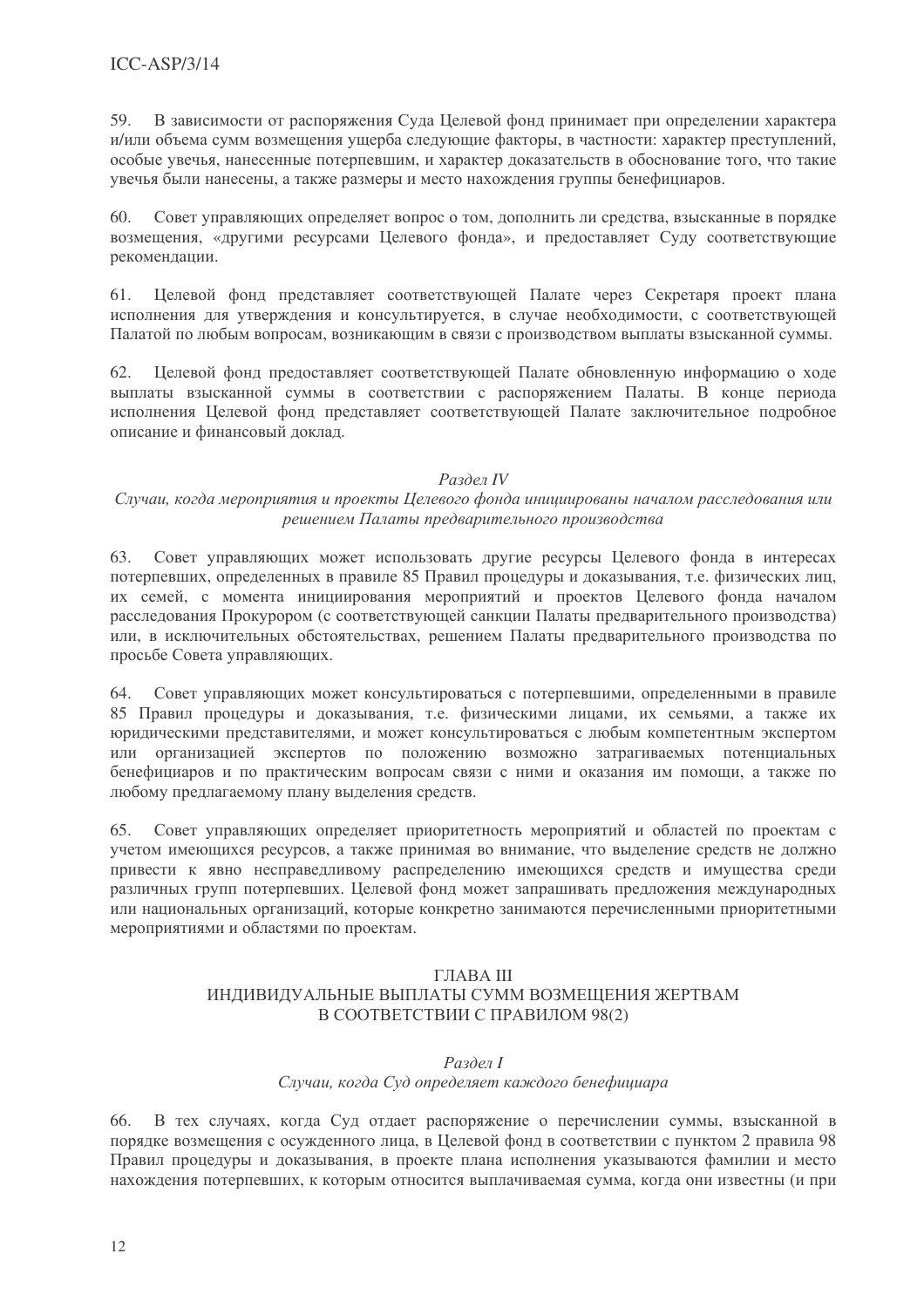обеспечении конфиденциальности), любые процедуры, которые Целевой фонд намерен использовать для сбора недостающих деталей, и методы выплаты.

## Раздел II

### Случаи, когда Суд не в состоянии определить бенефициаров

В случаях, когда фамилии и/или место нахождения потерпевших не известны или когда 67. количество потерпевших является таким, что Секретариату невозможно или практически нецелесообразно определить это с точностью, Секретариат устанавливает все соответствующие демографические/статистические данные о группе потерпевших в соответствии с распоряжением Суда и приводит список вариантов определения любых недостающих деталей для одобрения Советом управляющих.

- 68. Такие варианты могут включать:
- a) Использование демографических данных для определения членов группы бенефициаров; и/или:
- $b)$ Целенаправленную информационно-просветительскую работу в группе бенефициаров с целью предложить любым потенциальным членам группы, которые еще не были выявлены в ходе процесса возмещения ущерба, заявить о себе Целевому фонду и, когда это уместно, эти меры могут приниматься в сотрудничестве с заинтересованными государствами, межправительственными организациями, а также национальными или международными неправительственными организациями. Совет управляющих может устанавливать разумные предельные сроки для получения сообщений с учетом положения и места нахождения потерпевших.
- $\mathcal{C}$ ) При разработке этих вариантов Секретариат может консультироваться с потерпевшими или их юрилическими прелставителями и семьями отдельных потерпевших, а также заинтересованными лицами, заинтересованными государствами и любым компетентным экспертом или организацией экспертов.

## Раздел III

## Проверка

Секретариат проводит проверку на предмет того, что любые лица, заявившие о себе 69. Целевому фонду, действительно являются членами группы бенефициаров, в соответствии с любыми принципами, установленными в распоряжении Суда.

70 Совет управляющих определяет критерий доказанности для мероприятия по проверке с учетом преобладающих обстоятельств группы бенефициаров и имеющихся доказательств при соблюдении любых условий, поставленных в распоряжении Суда.

71. Окончательный список бенефициаров утверждается Советом управляющих.

С учетом требующего принятия срочных мер положения бенефициаров Совет управляющих 72. может принять решение о введении поэтапных или первоочередных процедур проверки и выплат. В таких случаях Совет управляющих может устанавливать приоритеты в отношении определенной подгруппы потерпевших для проверки и выплат.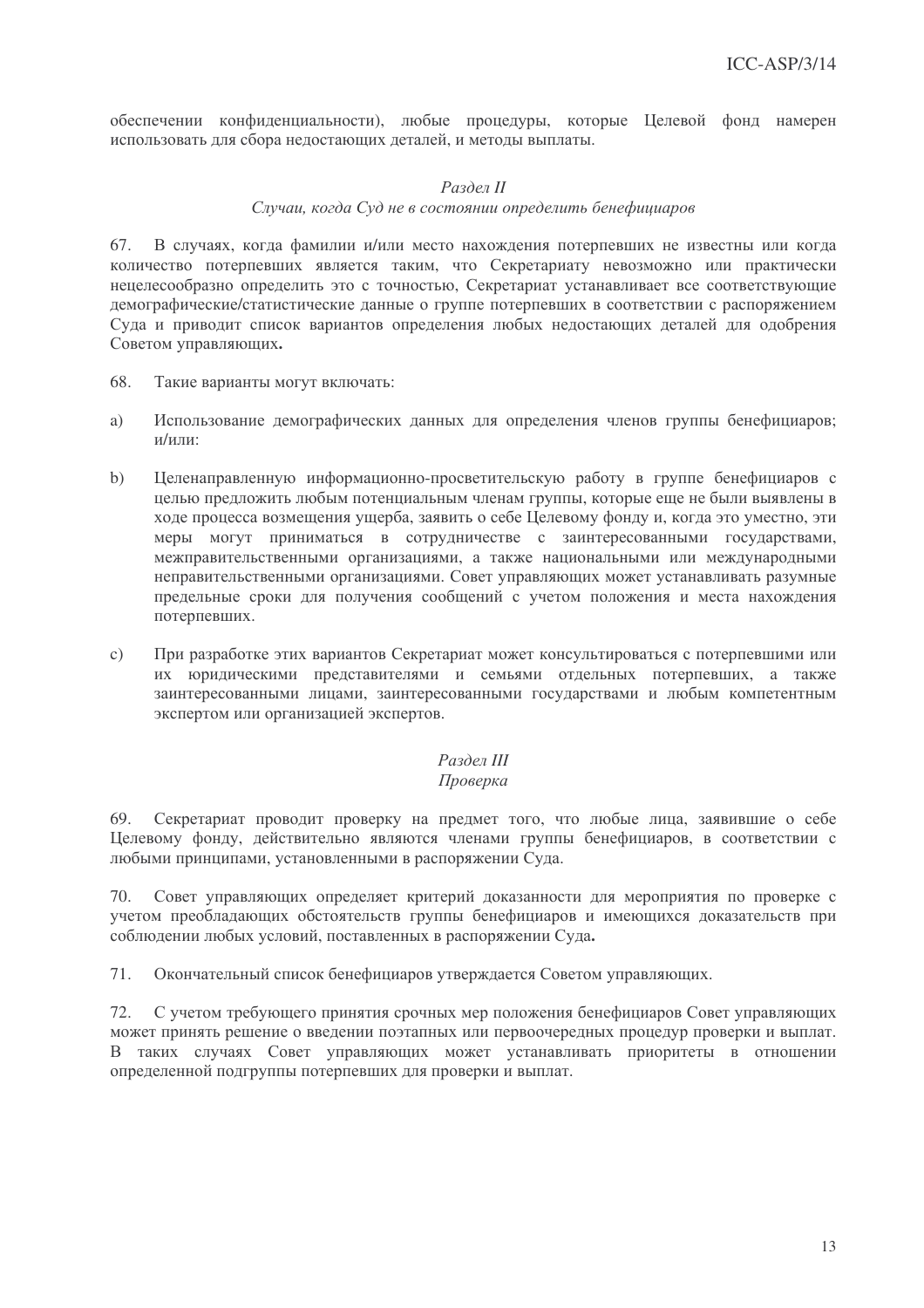## Раздел IV

## Выплаты сумм, взысканных в порядке возмещения

73. Целевой фонд определяет условия выплаты сумм, взысканных в порядке возмещения, бенефициарам с тех обстоятельств, в которых они находятся на настоящее время, и места их пребывания.

Целевой фонд может принять решение об использовании посредников для облегчения 74. производства выплат сумм, взысканных в порядке возмешения, если в этом имеется необходимость, когда это обеспечивает более широкий доступ к группе бенефициаров и не создает коллизии интересов. Посредники могут быть заинтересованными государствами, межправительственными организациями, а также национальными или международными неправительственными организациями, работающими в непосредственной близости от групп бенефициаров.

75. Секретариат вводит процедуры проверки получения переданных сумм бенефициарами после осуществления программы выплат. Бенефициары должны подтвердить получение переданных сумм в письменном виде или с помошью других средств идентификации, и эти подтверждения подлежат хранению Секретариатом. Для избежания непредвиденных трудностей или возможностей мошенничества или коррупции следует проводить дополнительные выборочные проверки и вести мониторинг получения переданных сумм.

## ГЛАВА IV

## ВЫДАЧА СУММ В ПОРЯДКЕ ВОЗМЕЩЕНИЯ УЩЕРБА ПОТЕРПЕВШИМ В СООТВЕТСТВИИ С ПРАВИЛОМ 98(3), ПРОИЗВОДИМАЯ НА КОЛЛЕКТИВНОЙ ОСНОВЕ

76. Если Суд отдает распоряжение о том, чтобы сумма, взыскиваемая в порядке возмещения с осужденного лица, проводилась через Целевой фонд в тех случаях, когда с учетом числа потерпевших и объема, форм и видов возмещения более уместно возместить ущерб на коллективной основе в соответствии с пунктом 3 правила 98 Правил процедуры и доказывания, то в проекте плана исполнения определяется точный характер коллективного(ых) возмещения(й) ущерба, если он уже не указан Судом, а также методы его исполнения. Производимые в этой связи определения должны утверждаться Судом.

Совет управляющих может консультироваться с потерпевшими, определенными в правиле 77. 85 Правил процедуры и доказывания, т.е. с физическими лицами, их семьями, а также их юридическими представителями, а также может консультироваться с любым компетентным экспертом или организацией экспертов в отношении характера коллективного(ых) возмещения (й) и методов их производства.

78. Целевой фонд может выявлять посредников или партнеров или предлагать представить предложения по производству возмещения ущерба.

79. Секретариат вводит процедуры мониторинга производства возмещения ущерба на коллективной основе.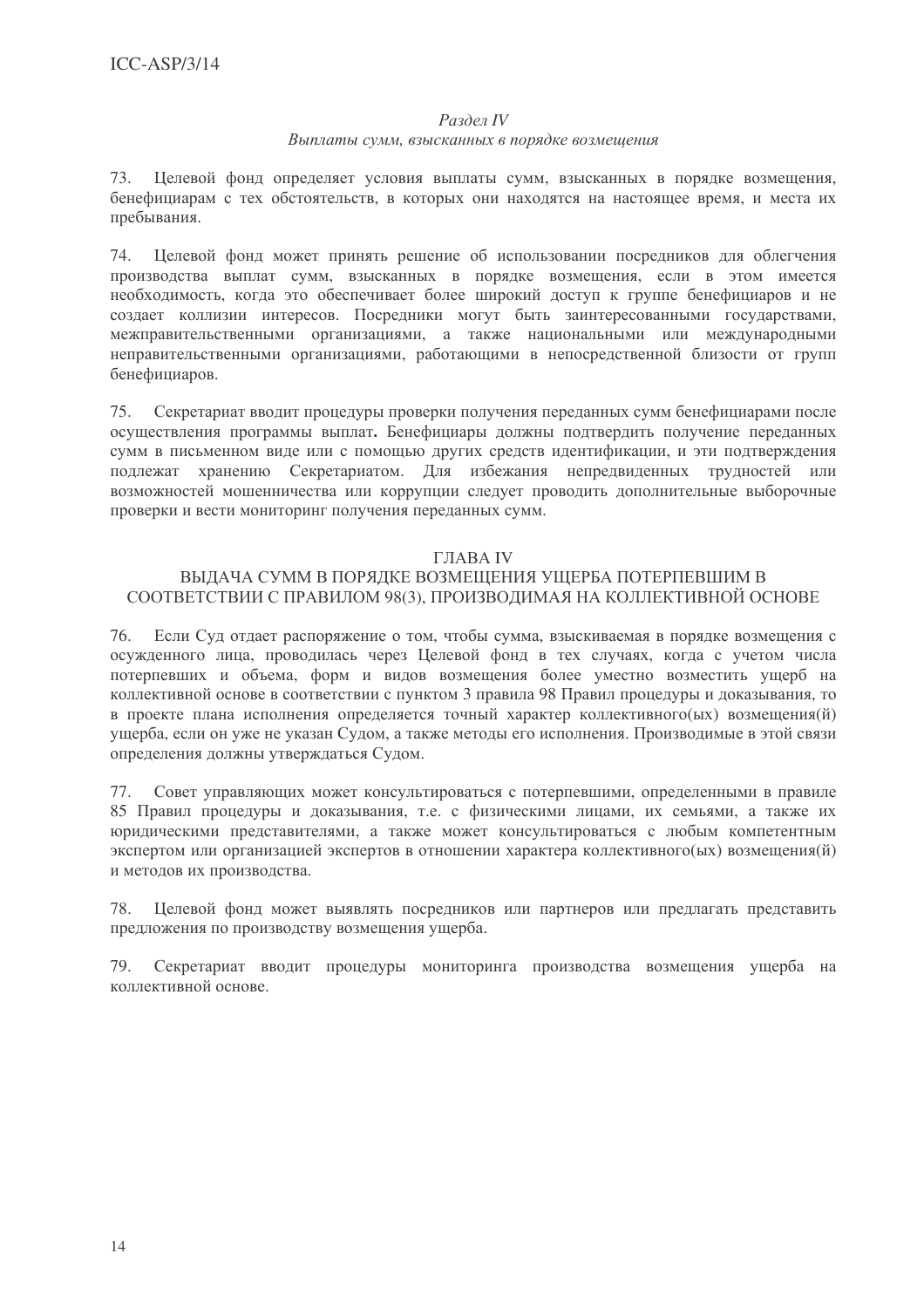## **ГЛАВА V**

## ВЫПЛАТЫ СУММ В РАМКАХ ВОЗМЕЩЕНИЯ УЩЕРБА МЕЖПРАВИТЕЛЬСТВЕННЫМ, МЕЖДУНАРОДНЫМ ИЛИ НАЦИОНАЛЬНЫМ ОРГАНИЗАЦИЯМ В СООТВЕТСТВИИ С ПРАВИЛОМ 98(4)

В случаях, когда Суд отдает распоряжение о том, чтобы сумма, взыскиваемая в порядке 80. возмещения с осужденного лица, выплачивалась через Целевой фонд той или иной межправительственной, межлународной или национальной организации в соответствии с пунктом 4 правила 98 Правил процедуры и доказывания, то в проекте плана исполнения, если это уже не оговорено Судом, указывается следующее:

- $\alpha$ оответствующая(ие) организация(и) и резюме ее (их) соответствующего экспертного a) ОПЫТА:
- $b)$ перечень конкретных функций, которые соответствующая(ие) организация(и) должна исполнять при выполнении распоряжения Суда;
- меморандум о взаимопонимании и/или другие договорные условия между Советом  $\mathbf{c})$ управляющих и соответствующей(ими) организацией(ями) с указанием ролей и обязанностей и определением функций мониторинга и надзора.

Секретариат осуществляет контроль за работой соответствующей (их) организации (й) при 81. выполнении распоряжений Суда с осуществлением общего надзора со стороны Суда.

Положения, касающиеся отдельных возмещений ущерба жертвам в соответствии с пунктом 82. 2 правила 98 и коллективных возмещений ущерба потерпевшим в соответствии с пунктом 3 правила 98, применяются mutatis mutandis к процедурам Совета при выполнении пункта 4 правила 98 по мере необходимости в зависимости от того, определил ли Суд возмещение(я) как производимое(ые) на индивидуальной или коллективной основе.

## *THABA VI* ЗАКЛЮЧИТЕЛЬНЫЕ ПОЛОЖЕНИЯ

## Раздел І

## Поправки

83. В настоящие положения могут вноситься поправки на основе предложения Совета, принятого решением, которое должно быть одобрено большинством имеющих право голоса членов, представляющих большинство членов Совета. Решения о предложении о внесении поправок принимаются на очередных или специальных сессиях, проводимых с личным присутствием, а также с помощью телефонной, веб- или видеосвязи. Решение Совета управляющих о внесении изменений носит в предварительном порядке обязательный характер, до его одобрения или неодобрения Ассамблеей государств-участников

## Раздел II

## Вступление в силу

84. Настоящие положения вступают в силу сразу же после их одобрения Ассамблеей государств-участников.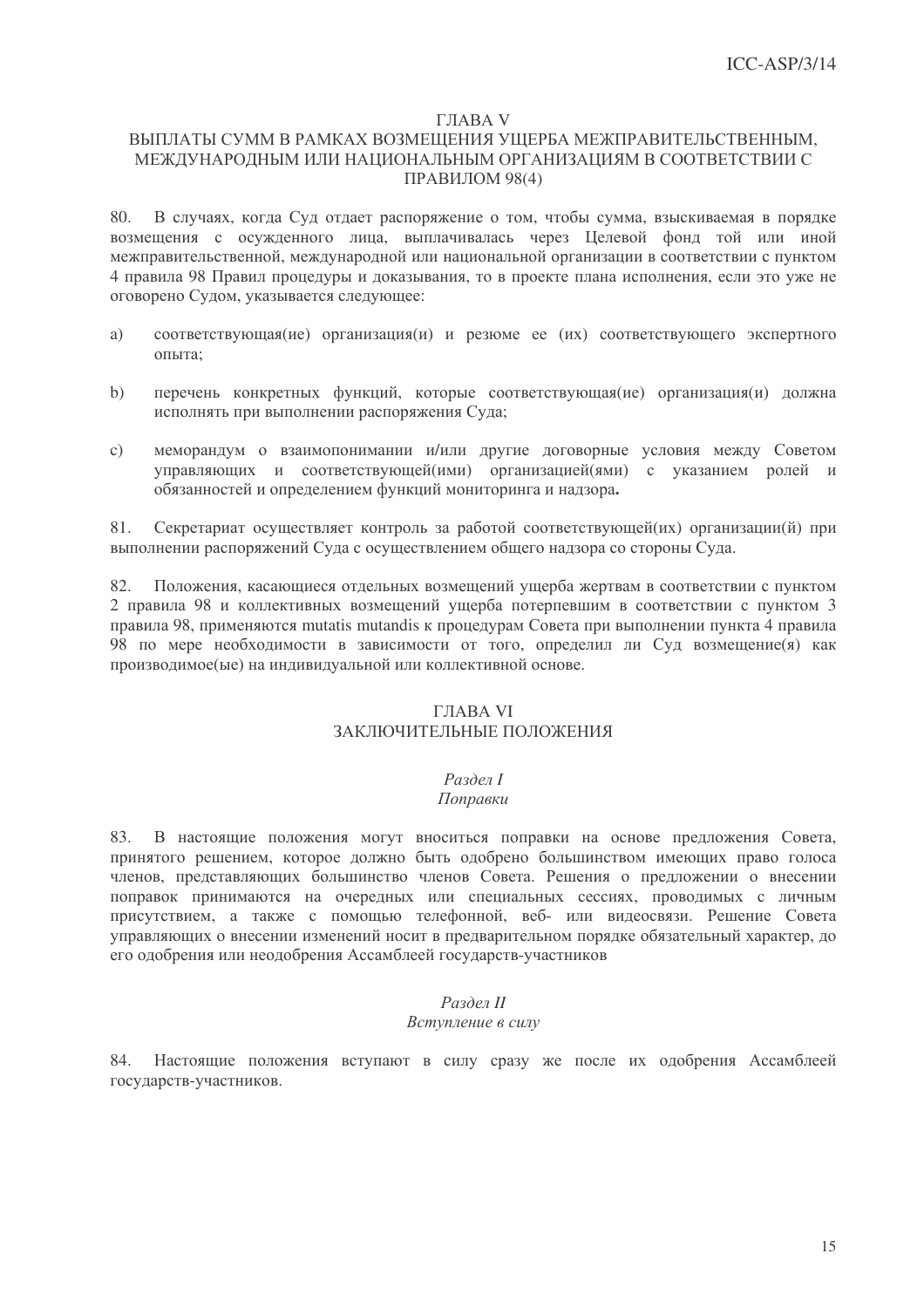## Приложение В

## Предложение о создании Секретариата Целевого фонда лля потерпевших

Целевой фонд для потерпевших был создан 9 сентября 2002 года резолюцией Ассамблеи государств-участников (ICC-ASP/1/Res. 6) в соответствии со статьей 79 Римского статута. Целевой фонд был учрежден в интересах потерпевших от преступлений, подпадающих под юрисдикцию Суда, и семей таких потерпевших. Его работа осуществляется совместно с функцией Суда по возмешению ушерба, и когда Суд переводит ему средства, изысканные в порядке возмешения ущерба, Целевой фонд будет играть жизненно важную роль в производстве таких выплат по возмещению ущерба.

В отношении производства выплат по возмещению, предписанного Судом в соответствии с правилами 98(2), 98(3) и 98(4), Целевой фонд подотчетен Суду. Что касается этих функций, связанных с использованием добровольных взносов в соответствии правилом 98(5), то Целевой фонд будет действовать по своей собственной инициативе и будет подотчетен непосредственно Ассамблее государств-участников.

Основные взносы в Фонд будут вноситься Ассамблеей государств-участников, которая является его учредителем. Однако в соответствии с пунктом 2 резолюции 6 Целевой фонд финансируется также за счет:

- a) добровольных взносов правительств, международных организаций, частных лиц, корпораций и других субъектов;
- денежных средств и другого имущества, изъятых посредством штрафов или конфискации и  $\mathbf{b}$ переданных в Целевой фонд по распоряжению Суда на основании пункта 2 статьи 79 Статута;
- средств, взысканных в порядке возмешения ушерба по распоряжению Суда на основании  $\mathcal{C}$ ) правила 98 Правил процедуры и доказывания:
- таких средств, за исключением начисленных взносов, которые Ассамблея государств $d)$ участников может решить выделить Целевому фонду.

Для управления Целевым фондом в ходе своей второй возобновленной сессии 12 сентября 2003 года Ассамблея государств-участников избрала Совет управляющих (в соответствии с резолюцией ICC-ASP/1/Res.7 от 9 сентября 2002 года). В Совет управляющих входят Ее Величество Королева Рания аль-Абдалла (Иордания), Оскар Ариас Санчес (Коста-Рика), Тадеуш Мазовецкий (Польша), почетный архиепископ Десмонд Туту (Южная Африка) и Симон Вей (Франция). Каждый член Совета будет работать в течение трех лет и может быть переизбран один раз, а совещания Совета будут проводиться в месте пребывания Суда на ежегодной основе.

В пункте 7 приложения к резолюции 6 Ассамблеи государств-участников Совету управляющих предоставлены полномочия «... принимать и реализовать решения в отношении мероприятий и проектов Целевого фонда, а также распределения имущества и денежных средств, находящихся в его распоряжении...». Кроме того, согласно пункту 11 «Совет ежегодно представляет Ассамблее государств-участников доклад о мероприятиях и проектах Целевого фонда и о всех предложенных добровольных взносах, независимо от того, были ли они приняты или отклонены», а также согласно пункту 12 «Бюджетно-финансовый комитет ежегодно изучает бюджет Целевого фонда и представляет Ассамблее государств-участников доклад и рекомендации в отношении наиболее эффективного финансового управления Целевым фондом».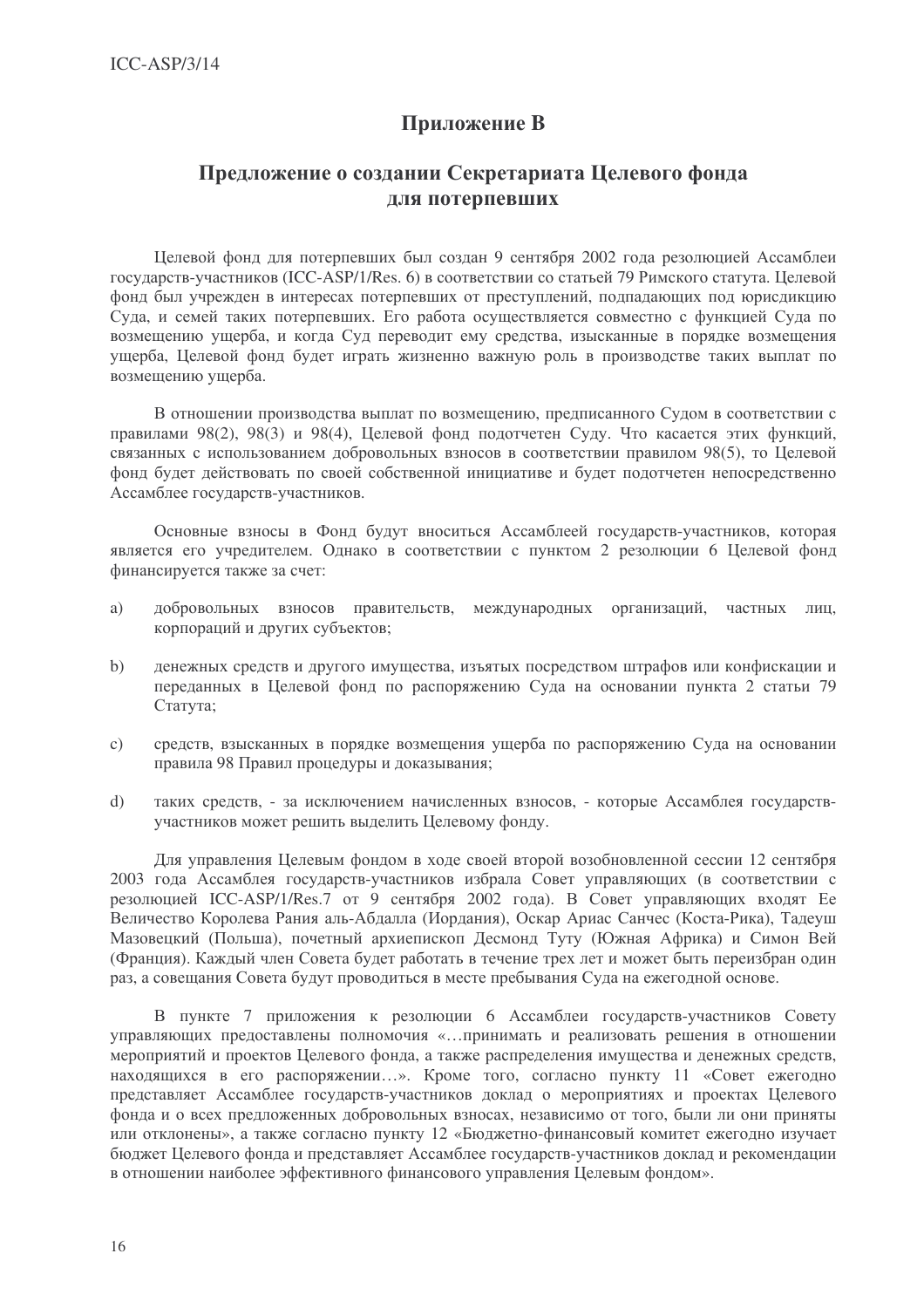Для содействия Совету управляющих в повседневном управлении Целевым фондом предлагается создать Секретариат Целевого фонда.

Цели

- Действовать в качестве инструмента, с помощью которого распоряжения Суда о возмещениях ущерба могут быть доведены до потерпевших;
- собирать добровольные взносы, а также средства, изъятые посредством штрафов и конфискации;
- использовать ресурсы в интересах потерпевших от преступлений, подпадающих под юрисдикцию Суда, и их семей.

| Ожидаемые результаты                                                                                                  | Показатели достижений                                                                                                                                                                                                                                                                                                                         |  |  |
|-----------------------------------------------------------------------------------------------------------------------|-----------------------------------------------------------------------------------------------------------------------------------------------------------------------------------------------------------------------------------------------------------------------------------------------------------------------------------------------|--|--|
| Эффективное управление Целевым фондом                                                                                 | Выполнение<br>процедур,<br>введенных<br>Секретариатом Целевого фонда;<br>Внедрение механизма проверки в отношении<br>источников получаемых средств;<br>Введение системы регистрации поступающих<br>взносов.                                                                                                                                   |  |  |
| Эффективное сотрудничество между Целевым<br>фондом и Судом                                                            | Недопущение дублирования работы Суда;<br>$\bullet$<br>Транспарентная связь;<br>Внедрение эффективных систем и процедур<br>сотрудничества с Судом;<br>Распределение средств среди определенных<br>Судом лиц;<br>Разработка соглашений с<br>межправительственными, международными или<br>национальными организациями согласно<br>правилу 98(4). |  |  |
| Сбор средств, достаточных для<br>выполнения<br>Целевым фондом своего мандата                                          | Эффективное пропагандирование деятельности<br>Целевого фонда;<br>Количество<br>$\bullet$<br>(например,<br>контактом<br>c<br>правительствами,<br>международными<br>организациями,<br>частными<br>лицами,<br>корпорациями и другими субъектами);<br>Количество полученных добровольных взносов.                                                 |  |  |
| Существование<br>возможностей<br>ДЛЯ<br>функционирования<br>$\, {\bf B}$<br>независимого<br>качестве<br>подразделения | Эффективное управление Фондом без офисной<br>$\bullet$<br>поддержки со стороны Секретариата;<br>Разработка<br>предлагаемых<br>$\bullet$<br>Советом<br>управляющих<br>проектов<br>относительно<br>ресурсов<br>$\, {\bf B}$<br>интересах<br>использования<br>потерпевших, подпадающих под юрисдикцию<br>Суда, в соответствии с правилом 98 (5). |  |  |
| Транспарентное управление                                                                                             | Представление Совету периодических докладов;<br>$\bullet$<br>Степень открытости в отношении источников<br>финансирования;<br>Утверждение критериев в целях избежания явно<br>несправедливого распределения средств среди<br>различных групп потерпевших.                                                                                      |  |  |

#### Конечные результаты

- Профессиональная поддержка Совета управляющих;
- плавное протекание всех операций, связанных с повседневным функционированием Целевого фонда;
- эффективное пропагандирование работы Целевого фонда для потерпевших;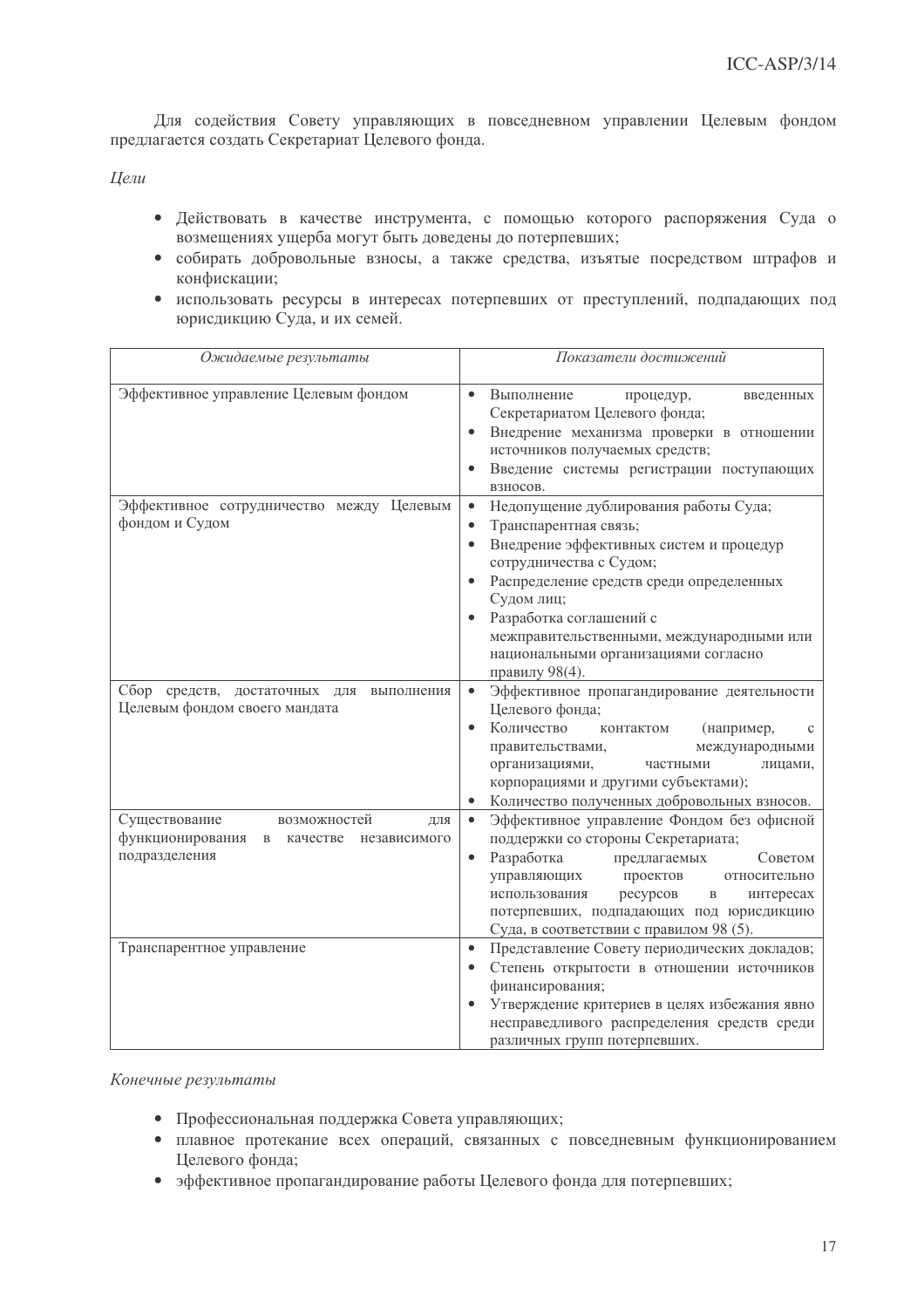• эффективное распределение сумм возмещений среди потерпевших.

## Предлагаемый бюджет Секретариата Целевого фонда для потерпевших на 2005 год

## Потребности в ресурсах

| Статья                                                       | Штатное<br>расписание<br>на 2004 год | Штатное расписание на 2005 год |          | Предлагаемый бюджет на 2005 год<br>(в тыс. евро) |          |          |          |
|--------------------------------------------------------------|--------------------------------------|--------------------------------|----------|--------------------------------------------------|----------|----------|----------|
|                                                              | Общее                                | Основное                       | Условное | Общее                                            | Основной | Условный | Общий    |
| Сотрудники категории<br>специалистов<br>Сотрудники категории | $\overline{0}$                       | 5                              | $\theta$ | 5                                                | 568,3    |          | 568.3    |
| общего обслуживания                                          | $\Omega$                             | 2                              | $\Omega$ | 2                                                | 111,4    |          | 111,4    |
| Итого по сотрудникам                                         | $\theta$                             | 7                              | $\Omega$ | 7                                                | 679,7    |          | 679,7    |
| Временный персонал<br>общего назначения                      |                                      |                                |          |                                                  | 10       |          | 10       |
| Итого по другим<br>сотрудникам                               |                                      |                                |          |                                                  | 10       |          | 10       |
| Путевые расходы<br>Представительские                         |                                      |                                |          |                                                  | 92,65    |          | 92,65    |
| расходы                                                      |                                      |                                |          |                                                  | 3,29     |          | 3,29     |
| Услуги по контрактам                                         |                                      |                                |          |                                                  | 27,598   |          | 27,598   |
| Общие оперативные<br>расходы<br>Принадлежности и             |                                      |                                |          |                                                  | 74,5     |          | 74,5     |
| материалы                                                    |                                      |                                |          |                                                  | 4        |          | 4        |
| Мебель и оборудование                                        |                                      |                                |          |                                                  | 412,035  |          | 412,035  |
| Фонд оборотных средств                                       |                                      |                                |          |                                                  | 100      |          | 100      |
| Итого по статьям, не<br>относящимся к                        |                                      |                                |          |                                                  |          |          |          |
| сотрудникам                                                  |                                      |                                |          |                                                  | 714,073  |          | 714,073  |
| Всего по подпрограмме                                        |                                      |                                |          |                                                  | 1403,773 |          | 1403,773 |
|                                                              |                                      |                                |          |                                                  |          |          |          |

Для обеспечения эффективного надзора за Целевым фондом для потерпевших Секретариат нуждается в надлежащем укомплектовании специалистами, компетентность и знания которых будут иметь решающее значение для повседневных операций, связанных с производством возмещений ущерба потерпевшим. В этой связи ожидается, что рабочая нагрузка Секретариата будет очень высокой.

Предусматривается, что в 2005 году Секретариат будет оказывать Совету управляющих помощь, которая необходима для надлежащего выполнения Советом своих задач в соответствии с пунктом 5 приложения к резолюции ICC-ASP/1 Res. 6, включая:

- внедрение рабочего процесса, который будет обеспечивать пропагандирование работы Целевого фонда и информирование о тяжелом положении потерпевших, подпадающих под юрисдикцию Суда;
- установление контакта с правительствами, международными организациями, частными лицами, корпорациями и другими субъектами с целью привлечения добровольных взносов в Целевой фонд;
- ведение надзора за всеми оперативными вопросами, касающимися поступления средств;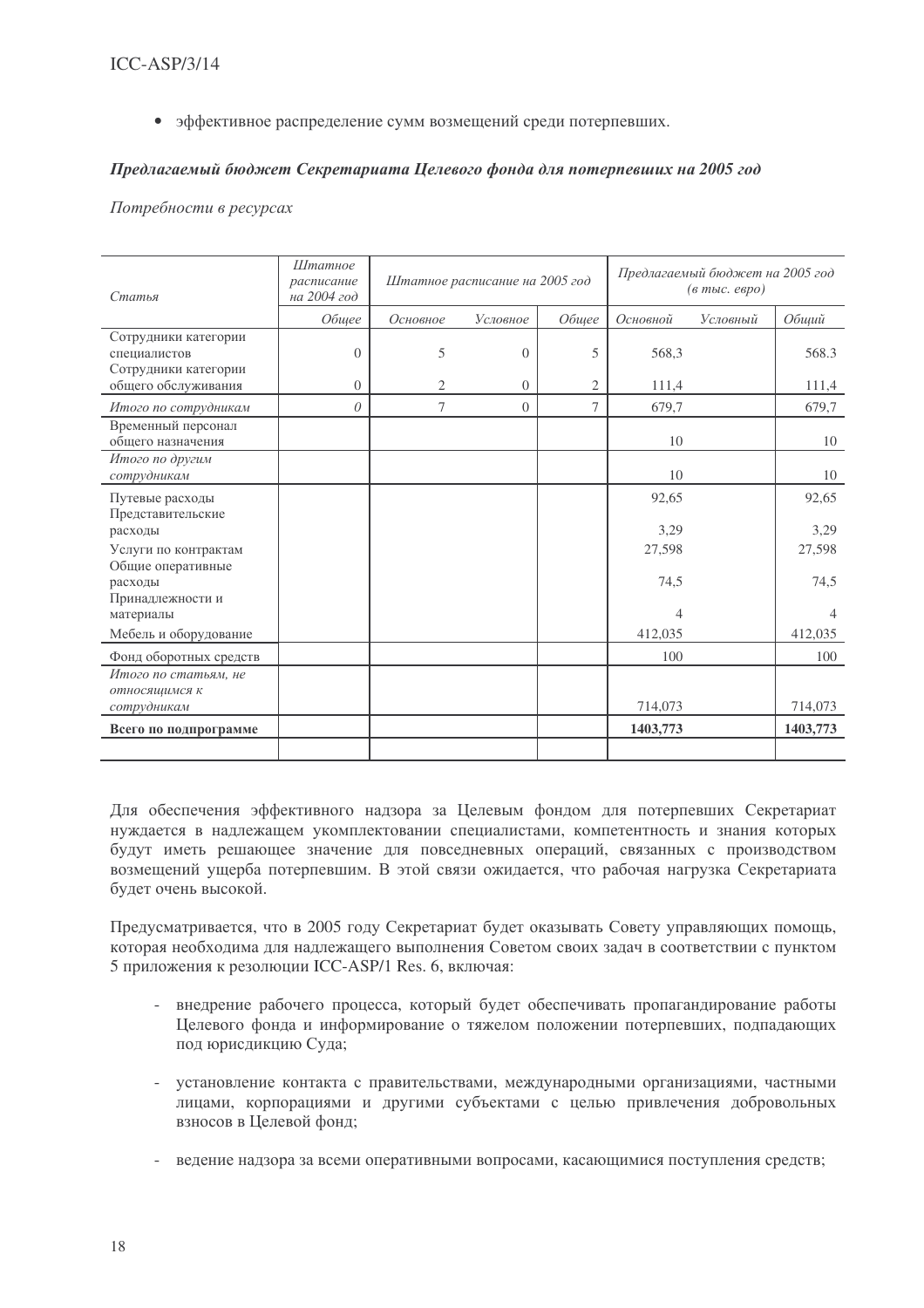- создание механизмов, которые будут содействовать проверке источников поступающих средств;
- разработка критериев для отклонения добровольных взносов, которые считаются несовместимыми с принципами Суда;
- создание системы целевого резервирования добровольных взносов;
- оказание солействия Совету в провелении обзора характера и объема лобровольных B3HOCOB:
- поддержание связи по соответствующим вопросам с Канцелярией Секретаря, СУПВ, а также другими органами Суда и другими организациями и органами;
- оказание содействия Совету в представлении письменных или устных соображений о распоряжении имуществом или активами в соответствии с правилами 148 и 221 Правил процедуры и доказывания.

## і) Потребности в ресурсах

#### Основные ресурсы

Расходы по персоналу:\*

| Класс или<br>разряд | Сумма        |
|---------------------|--------------|
| Д-1                 | 159 000 евро |
| $C-4$               | 129 900 евро |
| $C-3$               | 98 800 евро  |
| $C-2$               | 81 800 евро  |
| $OO-6/5$            | 55 700 евро  |

\* Цифры по должностям категории специалистов и по должностям категории общего обслуживания основаны на стандартных расходах по окладам на 2005 год.

## Один директор-исполнитель (Д-1)

В рамках выполнения общих обязанностей в связи с исполнительскими функциями работающий на этой должности сотрудник будет направлять и координировать общую и специализированную политику, программы и мероприятия Целевого фонда для потерпевших. При осуществлении надзора за работой сотрудников Секретариата он будет работать над достижением общих целей и соблюдением требований Фонда в среднесрочной и долгосрочной перспективе в соответствии с указаниями Совета управляющих.

Обязанности будут включать следующее:

- установление и контролирование руководящих принципов в отношении предоставления консультативных заключений или рекомендаций по вопросам, касающимся возмещения ущерба, а также функций, структуры и мероприятий Целевого фонда для потерпевших и его Секретариата;
- предоставление руководящих указаний по разработке и осуществлению кампаний Пелевого фонда в области общественной информации и информационнопросветительской деятельности, а также программ выплаты средств и/или руководство ими: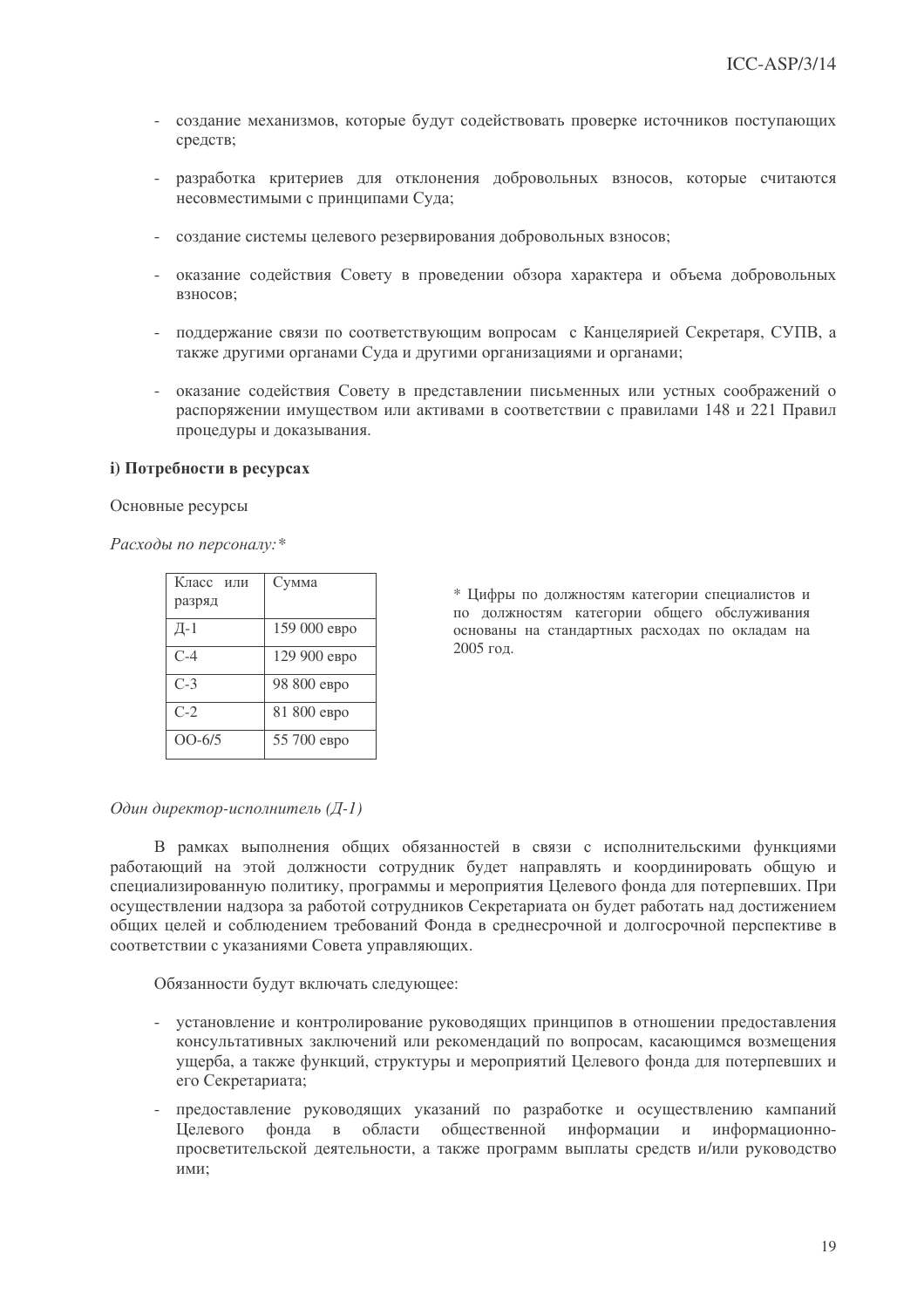- предусмотрение и обеспечение наивысших стандартов качества и затратоэффективности в осуществлении программ и мероприятий Фонда;
- предоставление рекомендаций и оказание содействия в разрешении процедурных вопросов и вопросов существа Совету управляющих по всем аспектам, касающимся управления Фондом и надзора за ним, а также представление Секретариата Фонда на совещаниях по нормоустановительным, междисциплинарным и межучрежденческим вопросам;
- руководство программами и мероприятиями Фонда и их интеграция с учетом обстоятельств в координации с органами МУС;
- проведение консультаций и участие в переговорах с представителями государствучастников или других организаций высокого уровня; представление организации на совещаниях других организаций и органов;
- анализирование, координация, разработка, одобрение, представление, обоснование предложений по бюджетным и кадровым вопросам и ведение переговоров по ним, а также управление кадровыми ресурсами и ресурсами по контрактам.

## Один сотрудник по сбору средств (С-4)

Сотрудник по сбору средств будет выявлять и намечать в качестве целей новые возможности и строить взаимоотношения с донорами для оптимизации доходов. Связанные с этой должностью обязанности включают: определение видов сбора средств и разработку осуществляемых программ/кампаний, подготовку графика сбора средств, предоставление консультаций группам добровольцев, желающим оказать помощь в сборе средств, и руководство этими группами, ведение учета собранных средств и выработку идей, а также выявление источников, обеспечивающих успешное финансирование. Исполнение связанных с этой должностью функций сопряжено с работой с широким кругом групп поддержки.

### Один специалист по финансовому управлению (С-3)

Специалист по финансовому управлению ведет финансовый учет для Секретариата Целевого фонда и обеспечивает исполнение в рамках Фонда всех процедур внутреннего контроля. Работающий на этой должности сотрудник отвечает за обеспечение применения наллежащих систем бухгалтерского учета, процедур и мероприятий, а также механизмов контроля за бухгалтерским учетом. Он или она управляет полученными Пелевым фондом или перевеленными ему средствами, включая регистрацию, выплату и инвестирование этих средств. Сотрудник на этой должности создает систему, позволяющую проводить раздельно средства с учетом их различных источников, и несет ответственность за отслеживание всех выплаченных средств. Он или она организует также банковское обслуживание. Работающий на этой должности сотрудник предоставляет консультации по экономической жизнеспособности проектов, разработанных Советом управляющих.

## Один сотрудник по вопросам связи и информационно-просветительской работы (С-3)

Будуший сотрудник на этой должности будет работать в качестве главного сотрудника по вопросам связи между Целевым фондом и потерпевшими как в Суде, так и в рамках инициатив, предпринимаемых на местах. Сотруднику на этой должности будет поручено разрабатывать и осуществлять информационные программы и кампании по информационно-просветительской деятельности для содействия лучшему пониманию целей и мероприятий ЦФП и других заинтересованных сторон, в частности в областях, которые являются предметом расследования Канцелярии Прокурора. Работающий на этой должности сотрудник будет устанавливать отношения сотрудничества между Секретариатом и потерпевшими, их семьями, их представителями, местными и региональными властями, организациями гражданского общества и юристами.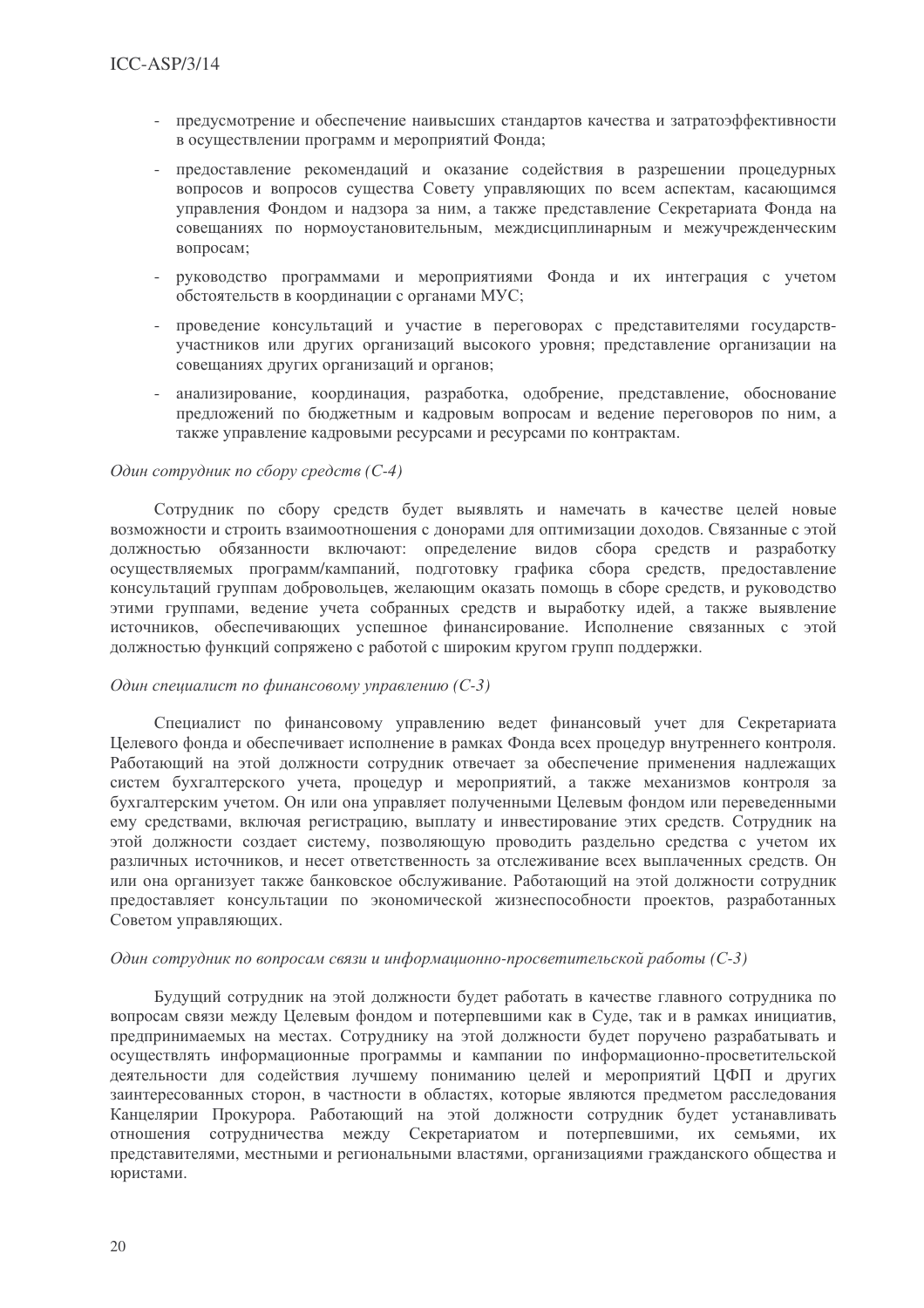#### Младший сотрудник по правовым вопросам (С-2)

Под руководством директора-исполнителя работающий на этой должности сотрудник будет устанавливать процедуры управления мероприятиями и программами Целевого фонда для потерпевших и содействия их осуществлению. Он или она будет оказывать поддержку Председателю Совета управляющих. Должность предполагает проведение исследований по существу по сложным правовым вопросам, касающимся возмещений, а также по вопросам, связанным с функциями, структурой и мероприятиями Целевого фонда. Это включает подготовку справочных материалов, таких как исследования, доклады, юридические заключения, а также ведение корреспонденции. Младший сотрудник по правовым вопросам будет организовывать и готовить совещания по общим вопросам, семинары и рабочие заседания по соответствующей тематике. Сотрудник на этой лоджности будет оказывать солействие потерпевшим и группам потерпевших, а также при необходимости представителям потерпевших. В ходе исполнения своих обязанностей сотрудник на этой должности будет часто контактировать с потерпевшими, группами потерпевших, местными ассоциациями, ассоциациями адвокатов, НПО и адвокатами, представляющими потерпевших и их семьи.

#### Один специалист по компьютерным информационным системам (ОО-6)

Эта должность предполагает планирование, проектирование, разработку, внедрение и обслуживание компьютерных информационных систем для Секретариата. Работающий на этой должности сотрудник будет отвечать за подготовку технико-экономических обоснований, анализирование и модификацию существующих программ, обслуживание программного обеспечения систем, проектирование и составление компьютерных программ, а также базы данных. Он или она будет нести ответственность за обновление и поддержание организации и доступности данных. Он или она будет поддерживать связь с Секретариатом, в частности с СУПВ, в отношении данных, собираемых с помощью бланков заявок на возмещение ущерба. Кроме того, он или она будет оказывать оперативную поддержку пользователям и консультировать их по наиболее приемлемому аппаратному и программному обеспечению для выполнения различных стоящих перед Секретариатом задач. Работающий на этой должности сотрудник будет вести учебные занятия и демонстрации систем для пользователей.

#### Один помощник по административным вопросам (ОО-5)

Под руководством директора-исполнителя помощник по административным вопросам будет исполнять функции административно-технического работника Секретариата. Он или она будет отвечать за отслеживание и мониторинг всех ассигнований и расходов, касающихся Секретариата; выполнять задачи, относящиеся к управлению Секретариатом, в тесной взаимосвязи с соответствующими секциями Секретариата Суда; выполнять работу, касающуюся подготовки бюджетных документов; проводить брифинги персонала в Секретариате по общим административным вопросам; и проверять корреспонденцию и документы на предмет завершенности и правильности стиля и грамматики. Лополнительные обязанности булут включать координацию графика работы директора-исполнителя путем назначения совещаний/встреч с должностными лицами в Суде и за его пределами; ведение системы архивирования рабочих документов и мониторинг входящей корреспонденции.

#### Временный персонал общего назначения

Помощь такого персонала потребуется на трехмесячный период для цели организации ежегодного совещания Совета управляющих, и требуемый персонал будет отвечать за материально-техническое обеспечение и подготовку в связи с проведением совещания.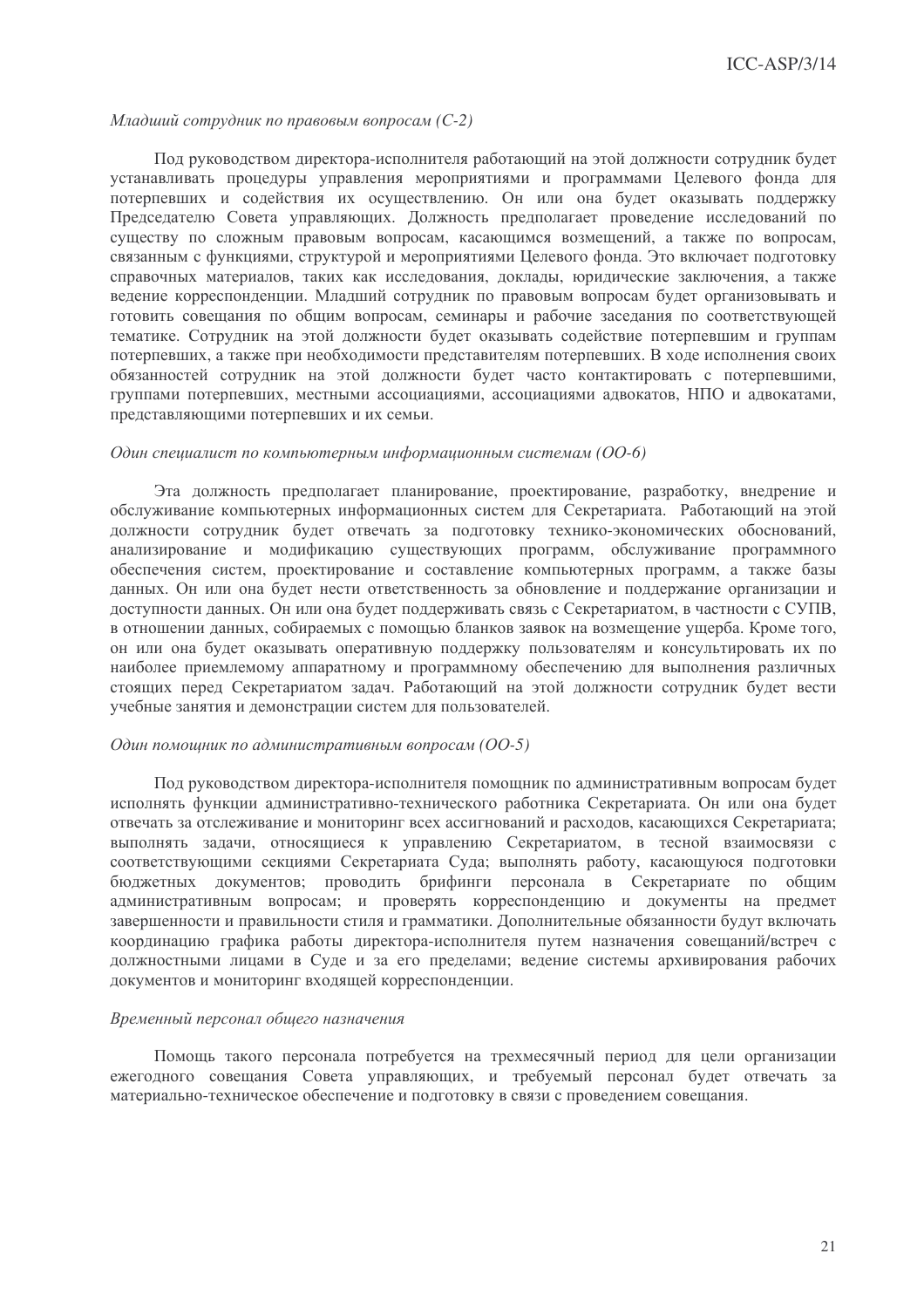## іі) Потребности, не связанные с персоналом

## Основные ресурсы

Расходы на создание и оснащение офисных помещений (потребности, связанные с общим обслуживанием):

Расходы, связанные с мебелью и оборудованием, должны быть отражены в бюджете полностью. Потребности для семи работающих в Секретариате сотрудников будут следующими:

|                            |            | Стоимость за | Итого стоимость по                      |
|----------------------------|------------|--------------|-----------------------------------------|
| $C$ татья $(u)$            | Количество |              | штуку (в евро) статье расходов (в евро) |
| Офисная мебель             |            |              |                                         |
| Рабочая станция            | 7          | 2850         | 25 650                                  |
| Шкаф для хранения          |            |              |                                         |
| документов                 | 8          | 440          | 3520                                    |
| Книжный шкаф               | 5          | 165          | 825                                     |
| Доска для объявлений       | 4          | 55           | 220                                     |
| Всего                      |            |              | 30 215                                  |
| Место для встреч (одно)    |            |              |                                         |
| Стол                       | 1          | 1190         | 1190                                    |
| Стулья                     | 10         | 190          | 1900                                    |
| Стоячая<br>вешалка<br>ДЛЯ  |            |              |                                         |
| ШЛЯП                       | 1          | 140          | 140                                     |
| Всего                      |            |              | 3230                                    |
| Архив                      |            |              |                                         |
| Стол                       | 1          | 1190         | 1190                                    |
| Стулья                     | 2          | 190          | 380                                     |
| Шкафы<br>ДЛЯ<br>хранения   |            |              |                                         |
| (запираемые, стальные)     | 4          | 880          | 3520                                    |
| Бумагоуничтожающая         |            |              |                                         |
| машина (средних габаритов) |            | 2200         | 2200                                    |
| Всего                      |            |              | 7290                                    |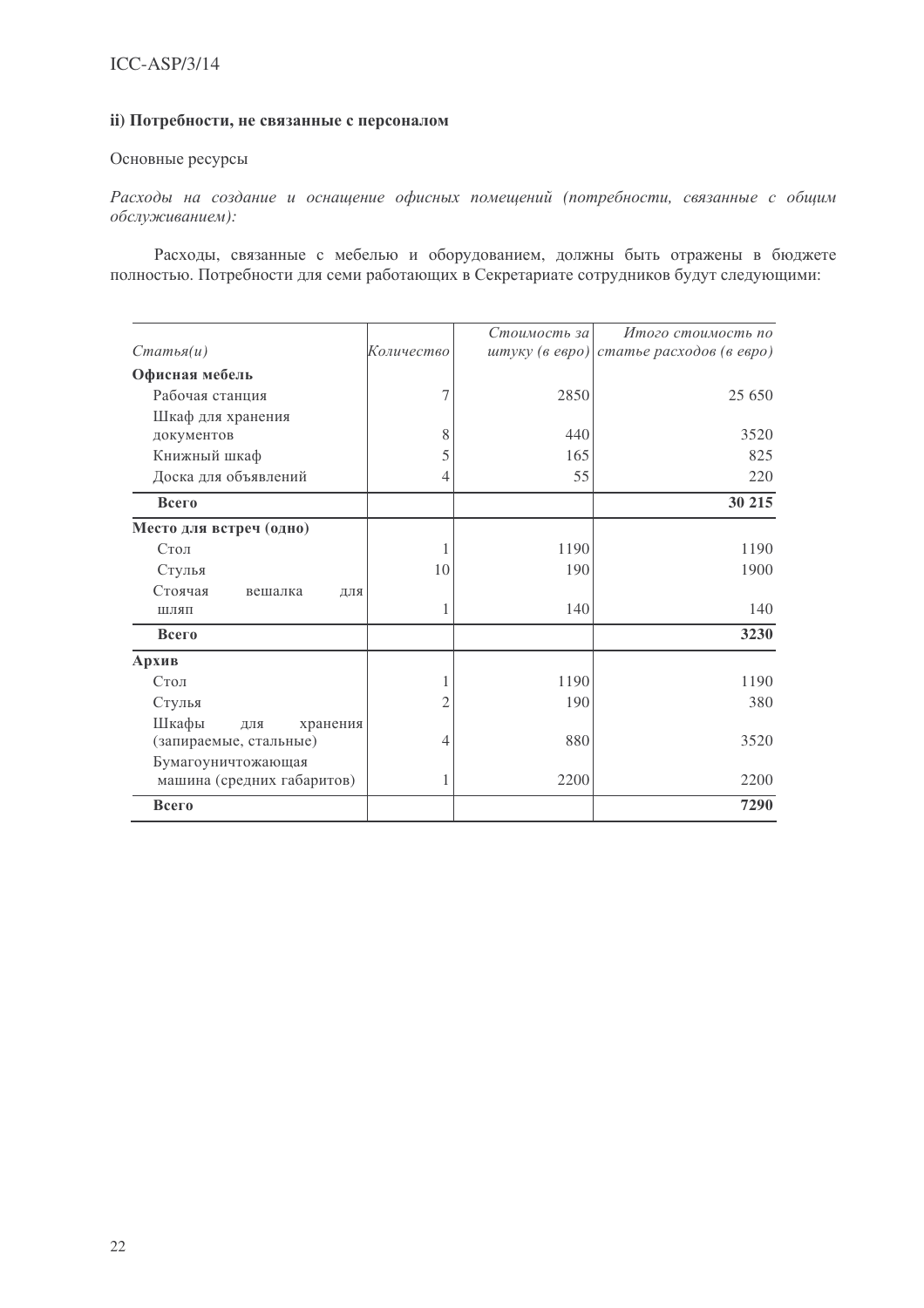## Потребности в ИТ

| $C$ татья $(u)$                                                                  |   | Стоимость за<br>Количество   штуку (в евро) | Итого стоимость по статье<br>расходов (в евро) |
|----------------------------------------------------------------------------------|---|---------------------------------------------|------------------------------------------------|
| Компьютеры <sup>1</sup>                                                          | 9 | 1700                                        | 15 300                                         |
| Принтер                                                                          | 5 | 500                                         | 2500                                           |
| Портативный компьютер                                                            |   | 2600                                        | 2600                                           |
| Программное обеспечение (антивирусное,<br>Майкрософт Офис)                       | 9 | 500                                         | 4500                                           |
| Сервер сети                                                                      |   | 30 000                                      | 30 000                                         |
| Личные устройства                                                                | 2 | 600                                         | 1200                                           |
| Интегрированный<br>копировальный<br>аппарат/сканер/факс                          | 2 | 5000                                        | 10 000                                         |
| Мобильные телефоны и абонемент                                                   | 3 | 400                                         | 1200                                           |
| Коммутатор и телефонные аппараты                                                 | 8 | 500                                         | 4000                                           |
| Подключение к сети МУС                                                           |   | 30 000                                      | 30 000                                         |
| Контракт на дополнительное<br>обслуживание для автоматизации<br>делопроизводства |   | 20 000                                      | 20 000                                         |
| База данных <sup>2</sup>                                                         |   | 250 000                                     | 250 000                                        |
| Всего                                                                            |   |                                             | 371 300                                        |

#### Дополнительные расходы:

| Расходы (сметные)                                                               | Потребности (в евро) |
|---------------------------------------------------------------------------------|----------------------|
| Расходы по содержанию помещений                                                 |                      |
| Аренда офисных площадей (200 кв.м.)                                             | 25 000               |
| Общие оперативные расходы (уборка,                                              |                      |
| страхование и т.д.)                                                             | 7500                 |
| Коммуникации                                                                    | 2000                 |
| Офисные материалы                                                               | 4000                 |
| Разное (протокол, поездки сотрудников и т.д.)                                   | 40 000               |
| Перевод документов/Секретариат<br>120 страниц (по стандартной ставке 45 евро за |                      |
| страницу[=300 слов])                                                            | 5400                 |
| Консультации с экспертами (две консультации с                                   |                      |
| тремя экспертами, для которых должны быть                                       |                      |
| предусмотрены суточные, путевые расходы и<br>терминальные расходы)              | 14 400               |
| Временный персонал общего назначения                                            |                      |
| (организация конференций), всего три месяца                                     | 10 000               |
| Фонд оборотных средств <sup>3</sup>                                             | 100 000              |
| Всего                                                                           | 208 300              |

Предусматривается, что частью Секретариата станут две должности стажеров.<br>
<sup>2</sup> Планируется, что база данных будет финансироваться за счет пожертвований, но изучаются и альтернативные<br>
варианты. Эта сумма представляет собо

подробную информацию см. добавление 1, наиболее целесообразным представляется вариант b конференционной телефонной связи.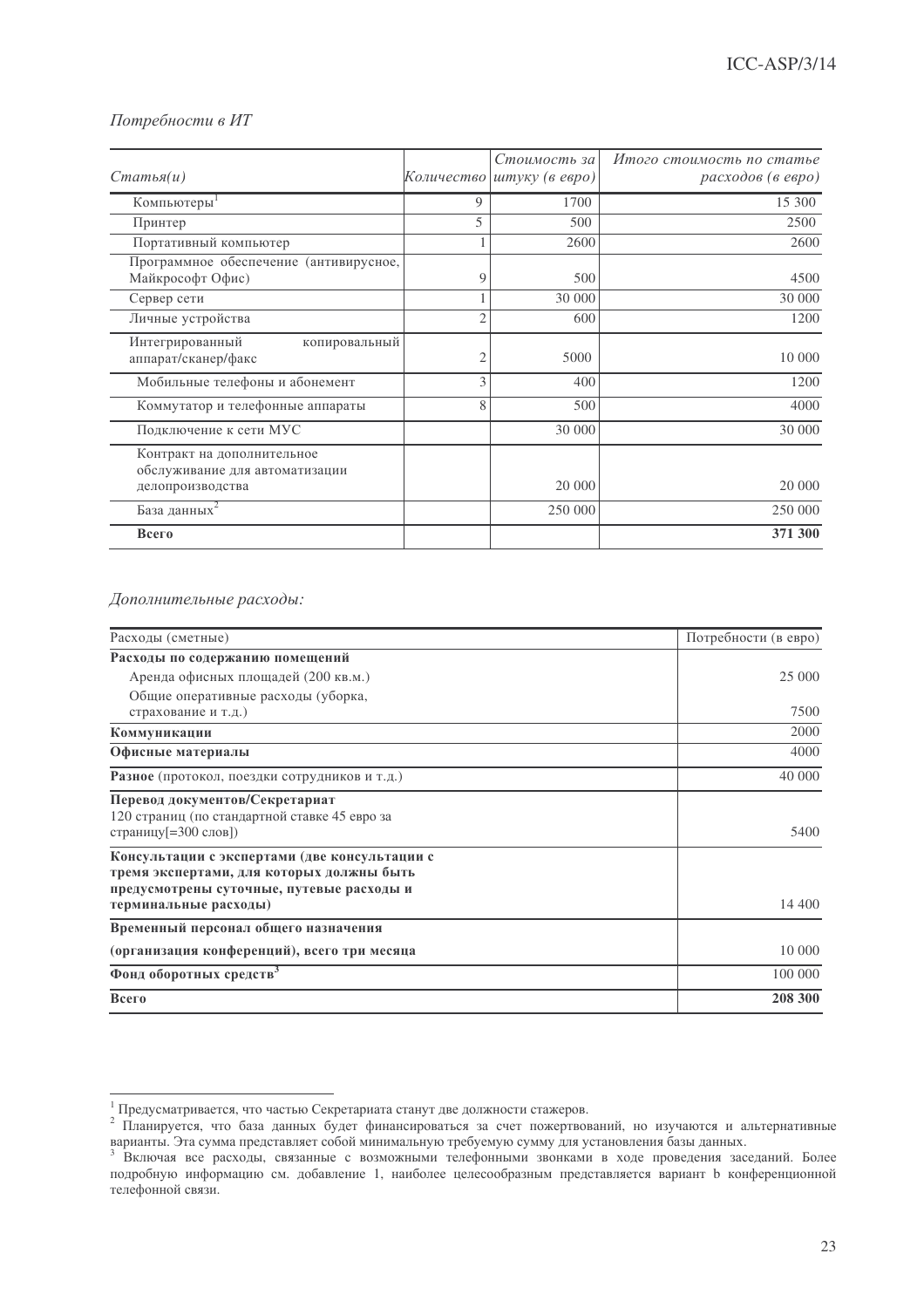## Совещание Совета управляющих

В соответствии с пунктом 2 приложения к резолюции ICC-ASP/1/Res. 6, члены Совета служат в личном качестве на безвозмездной основе. Однако в отношении расходов, связанных с проведением первого совещания Совета управляющих Целевого фонда для потерпевших, которое состоялось 20-22 апреля 2004 года, в бюджете по программам Суда на 2004 год были предусмотрены ассигнования для обеспечении проведения этого первого совещания.

На 2005 год, с созданием Секретариата Целевого фонда для потерпевших, рекомендуется предусмотреть соответствующие бюджетные ассигнования в связи с организацией таких совещаний, одно из которых должно состоятся в Гааге,<sup>4</sup> где Совет управляющих может воспользоваться помещениями Суда. В этой связи ниже приводится описание соответствующих расходов с учетом проведения одного совещания Совета в Гааге. В связи с организацией одного совещания Совета управляющих соответствующие бюджетные ассигнования включают путевые расходы на места.

## і) Совещание Совета управляющих в Гааге

Следует принять во внимание следующие расходы:

• проезд по тарифу бизнес-класса:

|                 | Примерная        |
|-----------------|------------------|
| Перелет в Гаагу | стоимость в евро |
| Из Аммана       | 1750             |
| Из Кейптауна    | 3714             |
| Из Сан-Хосе     | 2534             |
| Из Варшавы      | 831              |
| Из Парижа       | 550              |
| Всего           | 9379             |

прочие расходы

| I                |                   |
|------------------|-------------------|
| ٧<br>٦<br>$\sim$ | ш                 |
|                  | ¢<br>I<br>ł<br>×. |

| Размещение                                                    |             |
|---------------------------------------------------------------|-------------|
| Две ночи в гостинице для пяти человек<br>Терминальные расходы | 2968<br>600 |
| <b>Bcero</b>                                                  | 3568        |

 $b)$ 

| Услуги по письменному и устному<br>переводу |  |
|---------------------------------------------|--|
| Устный перевод на заседаниях с              |  |
| привлечением внешней помощи в               |  |
| течение двух дней из расчета 376 евро       |  |
| в день на устного переводчика +             |  |
| путевые расходы (900 евро), на              |  |
| английский и французский языки              |  |

<sup>&</sup>lt;sup>4</sup> Просьба принять к сведению, что в соответствии с пунктом 4 приложения к резолюции 6 «Совет собирается в месте пребывания Суда не менее одного раза в год».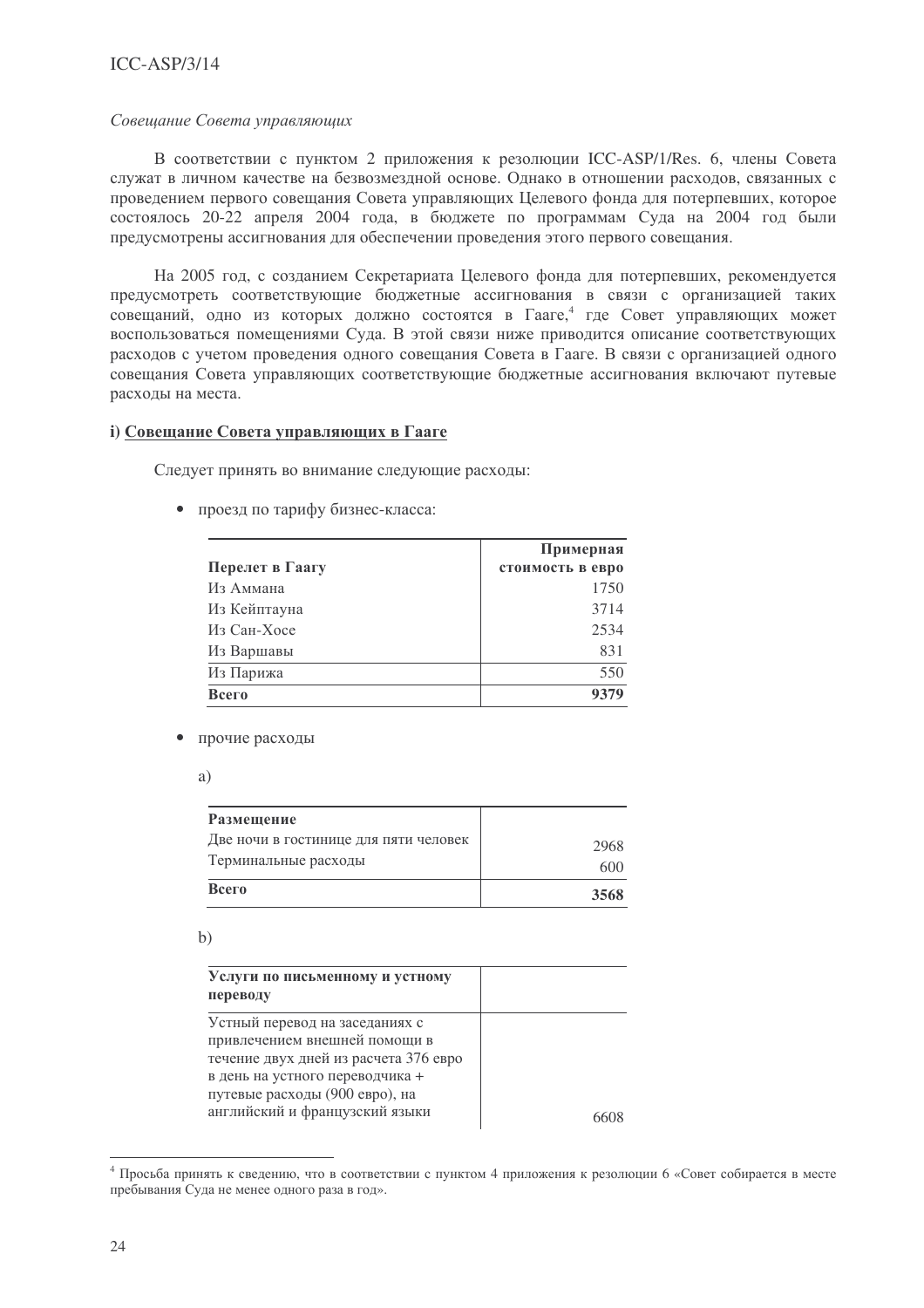| Всего                                                                           | 22 198 |
|---------------------------------------------------------------------------------|--------|
| (По стандартной ставке в 45 евро за<br>страницу [=300 слов])                    |        |
| Послесессионной документации: 75<br>страниц                                     |        |
| Сессионной документации: 15 страниц                                             |        |
| Письменный перевод предсессионной<br>документации:100 страниц                   | 8550   |
| перевод на английский и<br>французский языки в течение двух<br>дней конференции | 7040   |
| Стенографический отчет: 220 евро в<br>час                                       |        |

## $\circ$ )

| Представительские расходы                     |        |
|-----------------------------------------------|--------|
| Общественное питание (в течение<br>двух дней) | 290    |
| Ужин (для 15 человек, один день)              | 1000   |
| Обед (для 15 человек, два дня)                | 2000   |
| Всего                                         | 3290   |
| Итого по одному совещанию                     | 38 435 |

## іі) Поездки на места:

Необходимо принять во внимание следующие расходы:

| В Уганду: одна поездка на пять         |                 |
|----------------------------------------|-----------------|
| дней группы из семи человек,           |                 |
| включающей двух членов                 |                 |
| Секретариата, одного устного           | Примерные       |
| переводчика, двух сотрудников          | расценки в евро |
| безопасности, двух членов Совета       |                 |
| Авиабилет + дополнительный налог       |                 |
| + суточные + терминальные              |                 |
| расходы                                |                 |
| $3,000+99+(5x172)+120=4,079 \times 7=$ | 28 5 5 3        |
| Аренда автомобиля                      |                 |
| 100 евро в день х $5 =$                | 500             |
| Непредвиденные расходы =               | 2000            |
| В Демократическую Республику           |                 |
| Конго: одна поездка на пять дней       |                 |
| группы из семи человек,                |                 |
| включающей двух сотрудников            |                 |
| Секретариата, одного устного           |                 |
| переводчика, двух сотрудников          |                 |
| безопасности, двух членов Совета +     |                 |
| единовременные средства для            |                 |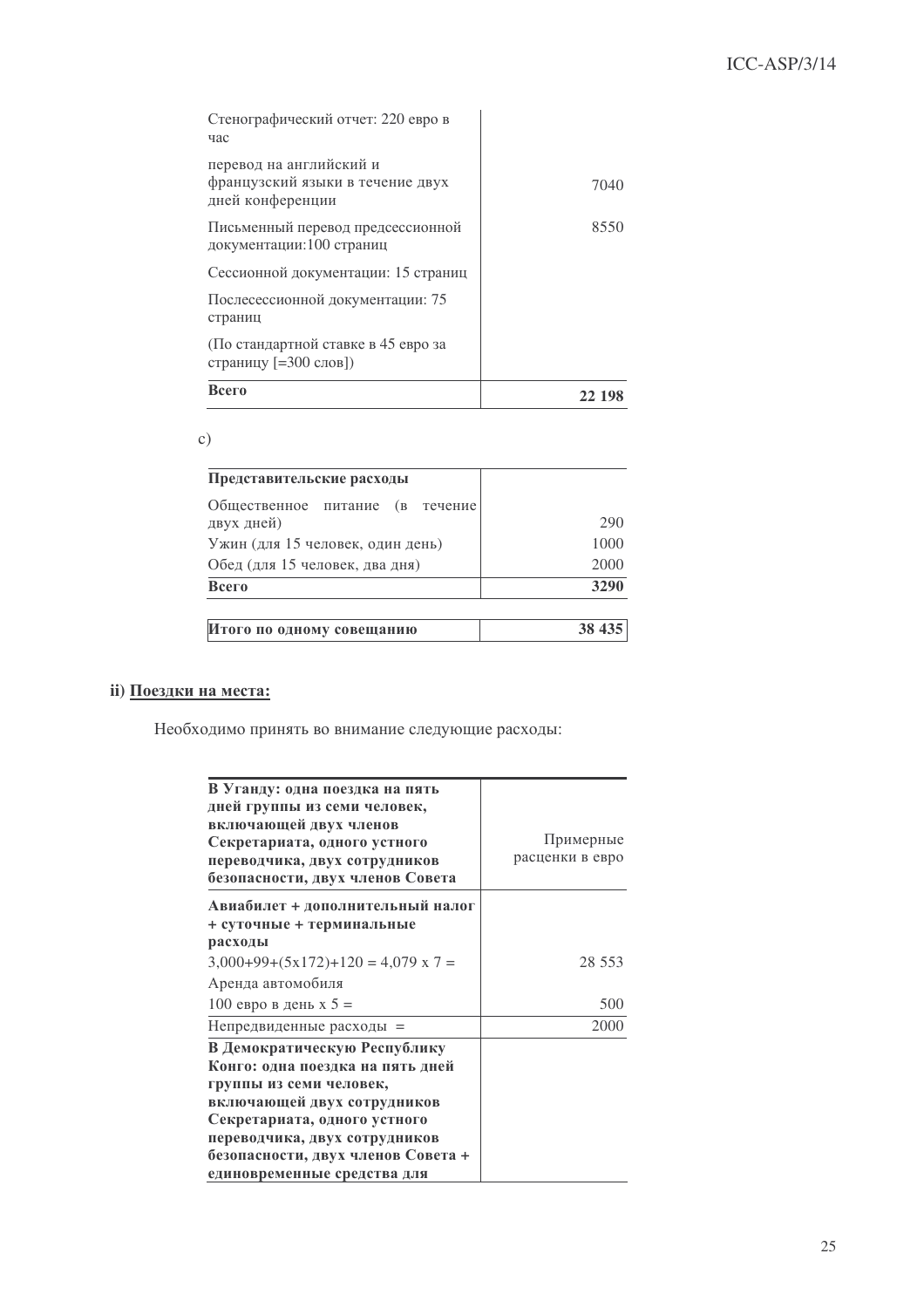| поездки на местах                                |         |
|--------------------------------------------------|---------|
| Авиабилет + дополнительный налог                 |         |
| + суточные + терминальные                        |         |
| расходы                                          |         |
| $3,000+99+(5x171)+120=4,074 \times 7=$           | 28 5 10 |
| Аренда автомобиля                                |         |
| 100 евро в день х 5                              | 500     |
| Поездки на местах                                |         |
| $(200 \times 7 = 1400) + (120 \times 7 = 840) =$ | 2240    |
| Разные расходы, включая аренду зала              |         |
| заседаний                                        | 3000    |
|                                                  | 65 303  |
| Итого, по поездкам на местах                     |         |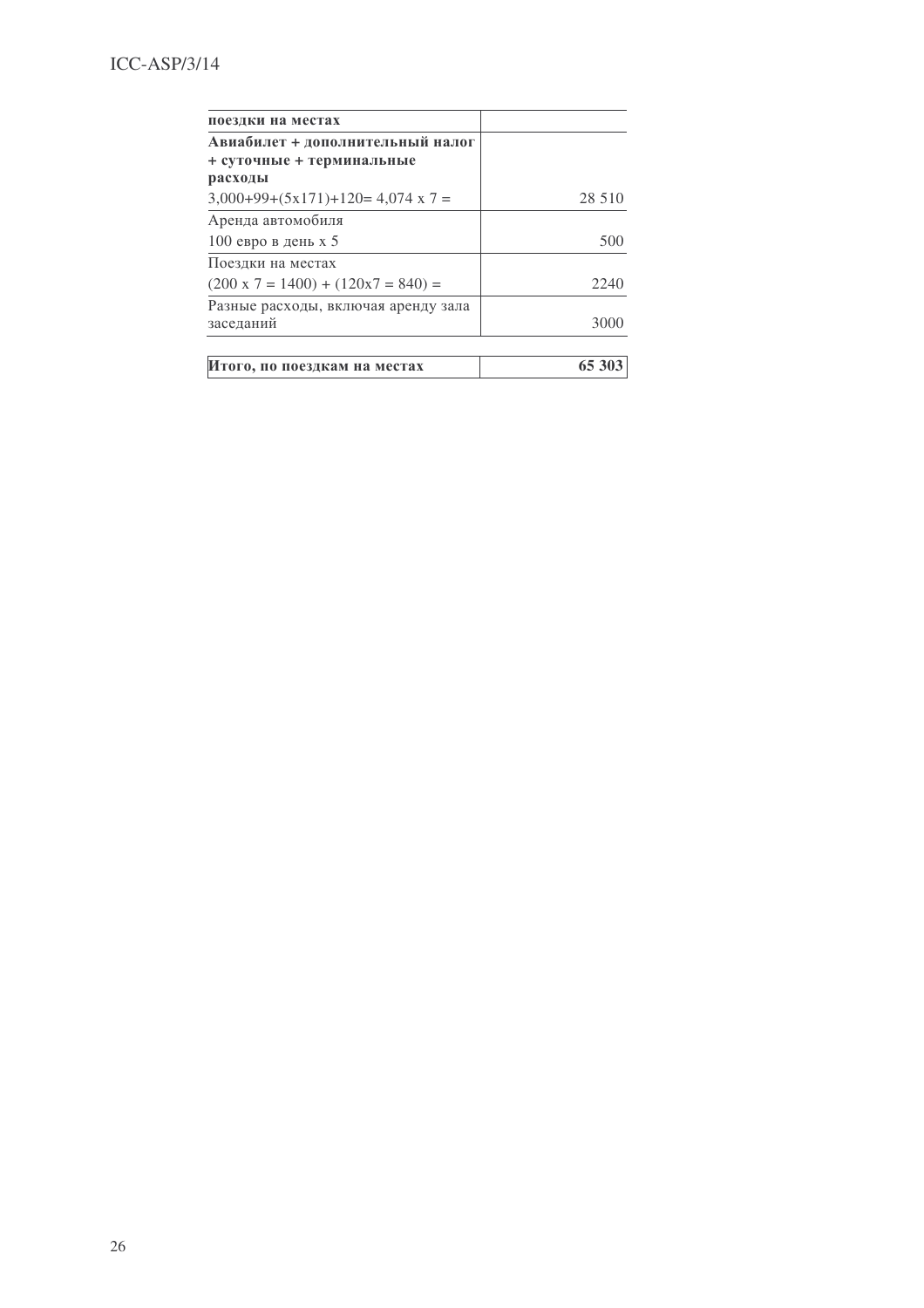## Лобавление 1 Предложения: конференционная телефонная и видеосвязь

## Конференционная телефонная связь

#### $a)$ Аренда оборудования (обслуживание)

Только для одной конференционной телефонной связи:

По этому сценарию будут подключены к коммутатору и использованы аналоговые линии.

С компанией, занимавшейся оборудованием зала судебных заселаний предварительного производства, был подготовлен справочный бюджет (поэтому он основан на зале судебных заседаний предварительного производства).

Эта сумма охватывает также местную поддержку со стороны партнера, предусмотрение которой настоятельно рекомендуется.

Аренда, подтверждение концепции, испытание, поддержка: 2000,00 евро (для пяти участников, находящихся на расстоянии; местные участники и устные переводчики будут располагаться в зале судебных заседаний предварительного производства). Расходы на телефонные звонки не покрываются. Расходы на международные телефонные звонки в связи с обслуживанием заседаний составляют 1,39 евро в минуту (83,40 евро в час).

| ічісждународные звонки |                         |
|------------------------|-------------------------|
| Страна                 | Расценки (в евроцентах) |
| Франция                |                         |
| Южная                  | 29                      |
| Африка                 |                         |
| Польша                 | 15                      |
| Иордания               | 57                      |
| Коста-Рика             | 33                      |
|                        |                         |

Movementono ultra apolitica

Итого: 2083,40 евро в час

#### Закупка оборудования (капитальные расходы и обслуживание)  $\mathbf{b}$

Это является рекомендуемым вариантом в долгосрочном плане, поскольку эта инфраструктура будет использоваться для других заседаний (например, после создания Секретариата). Аппаратная конфигурация будет несколько отличной, и Суду придется заказывать другие линии (цифровая сеть интегрального обслуживания).

Аппаратное обеспечение (капитальные расходы, в расчете на комнату): 8000,00 евро Установочное аппаратное обеспечение (обслуживание, в расчете на комнату): 1000,00 евро Установочные линии (пять линий - одна комната -, единовременно): 540,00 евро Расходы на абонентское обслуживание (пять линий - одна комната-, годовые расходы): 1560,00 евро

Общие расходы на одну комнату: 11 100,00 евро

#### $\mathbf{c}$ Полное предоставление конференционной инфраструктуры за счет внешних подрядов (обслуживание)

Только для одной конференционной телефонной связи:

Работающая по внешнему подряду компания возьмет на себя заботу об инфраструктуре, которая будет расположена за пределами помещений МУС. Все участники будут находиться на